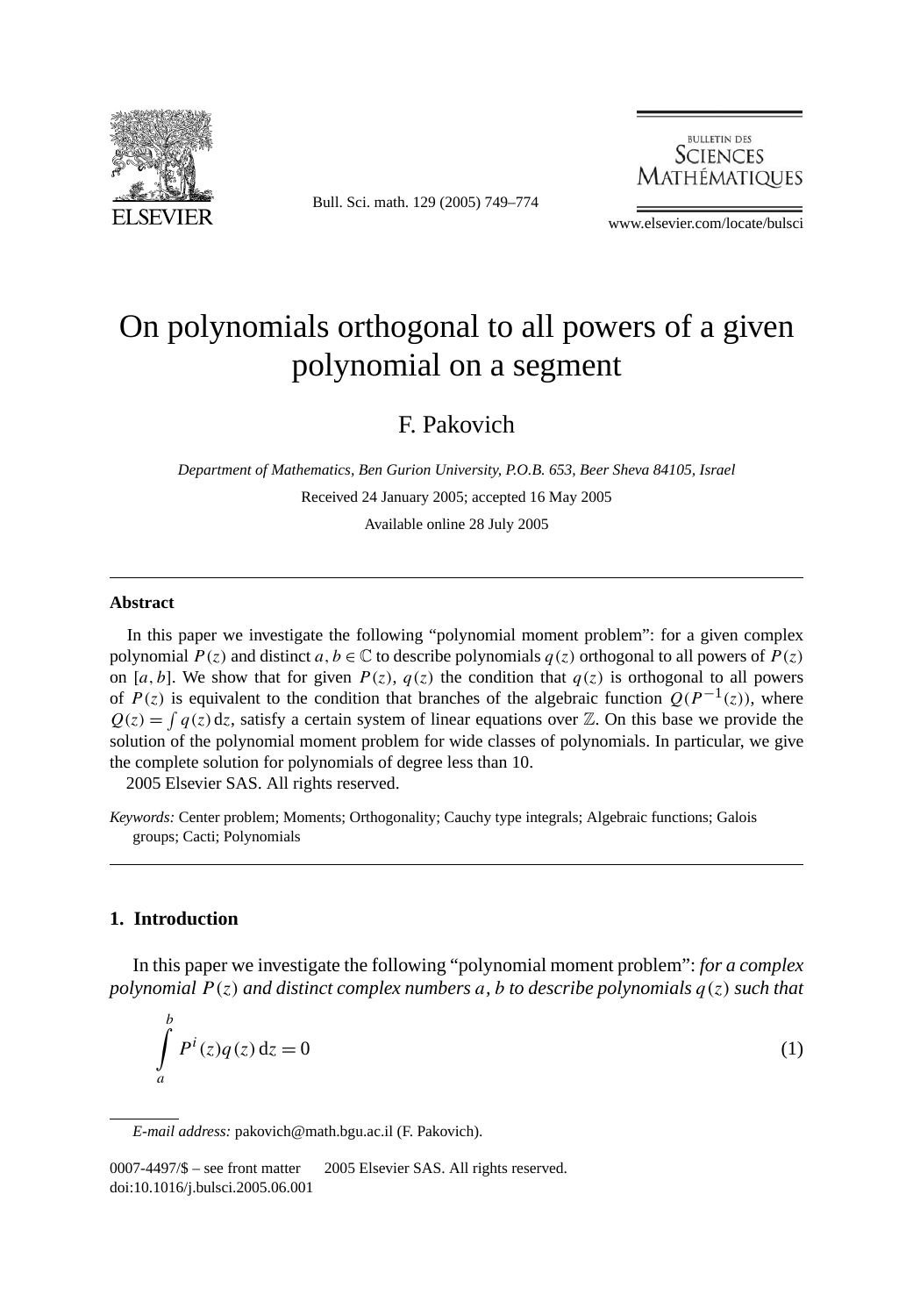*for all integer non-negative i.* Despite its rather classical setting this problem attracted attention only recently in the series of papers [1–8,22], where (1) arose in connection with the center problem for the Abel differential equation with polynomial coefficients in the complex domain. Posed initially as an intermediate step toward the center problem, the polynomial moment problem turned out to be quite delicate question unexpectedly involving such branches of mathematics as combinatorics and Galois theory.

For the simplest example  $P(z) = z$  the answer follows from the Weierstrass theorem: since the only continuous complex-valued function which is orthogonal to all powers of *z* on a segment is zero, the only polynomial solution to (1) is  $q(z) = 0$ . On the other hand, for instance, for  $P(z) = z^2$  and  $[a, b] = [-1, 1]$  non-trivial polynomial solutions to (1) already exist since any polynomial  $q(z)$  such that  $q(-z) = -q(z)$  clearly satisfies (1). Actually, for any  $P(z) \in \mathbb{C}[z]$ ,  $a, b \in \mathbb{C}$  such that  $P(a) = P(b)$ , non-trivial polynomial solutions to (1) exist. Indeed, it is enough to set  $q(z) = R'(P(z))P'(z)$ , where  $R(z)$  is any complex polynomial. Then for any  $i \geq 0$  we have:

$$
\int_{a}^{b} P^{i}(z)q(z) dz = \int_{P(a)}^{P(b)} y^{i} R'(y) dy = 0.
$$

 $\int q(z) dz$  is sufficient for polynomials  $P(z)$ ,  $q(z)$  to satisfy (1): *there exist polynomials* More generally, the following "composition condition" imposed on  $P(z)$  and  $Q(z)$  =  $\tilde{P}(z)$ ,  $\tilde{O}(z)$ ,  $W(z)$  *such that* 

$$
P(z) = \tilde{P}(W(z)), \quad Q(z) = \tilde{Q}(W(z)), \quad \text{and} \quad W(a) = W(b).
$$
 (2)

The sufficiency of condition (2) follows from  $W(a) = W(b)$  after the change of variable  $z \rightarrow W(z)$ . It was suggested in the papers [2–6] ("the composition conjecture") that, under the additional assumption  $P(a) = P(b)$ , condition (1) is actually equivalent to condition (2). This conjecture is shown to be true if the collection  $P(z)$ ,  $a$ ,  $b$  is generic enough. For instance, if *a*, *b* are not critical points of  $P(z)$  [9] or if  $P(z)$  is indecomposable [14] (see also [17,19], and the papers cited above). Nevertheless, in general the composition conjecture fails to be true.

A class of counterexamples to the composition conjecture was constructed in [13]. These counterexamples exploit polynomials which admit "double decompositions" of the form  $P(z) = A(B(z)) = C(D(z))$ , where  $A(z)$ ,  $B(z)$ ,  $C(z)$ ,  $D(z)$  are non-linear polynomials. If  $P(z)$  is such a polynomial and, in addition, the equalities  $B(a) = B(b)$ ,  $D(a) = D(b)$  hold, then for any polynomial  $Q(z)$ , which can be represented as  $Q(z)$  $E(B(z)) + F(D(z))$  for some polynomials  $E(z)$ ,  $F(z)$ , condition (1) is satisfied with  $q(z) = Q'(z)$  by linearity. On the other hand, it can be shown (see [13]) that if deg  $B(z)$  and deg  $D(z)$  are coprime then condition (2) is not satisfied already for  $Q(z) = B(z) + D(z)$ . Note that, by the second Ritt theorem, double decompositions with deg  $A(z) = \text{deg } D(z)$ , deg  $B(z) = \deg C(z)$  and  $\deg B(z)$ ,  $\deg D(z)$  coprime are equivalent either to decompositions with

$$
A(z) = z^n R^m(z)
$$
,  $B(z) = z^m$ ,  $C(z) = z^m$ ,  $D(z) = z^n R(z^m)$ 

where  $R(z)$  is a polynomial and  $GCD(n, m) = 1$ , or to decompositions with

$$
A(z) = T_m(z)
$$
,  $B(z) = T_n(z)$ ,  $C(z) = T_n(z)$ ,  $D(z) = T_m(z)$ ,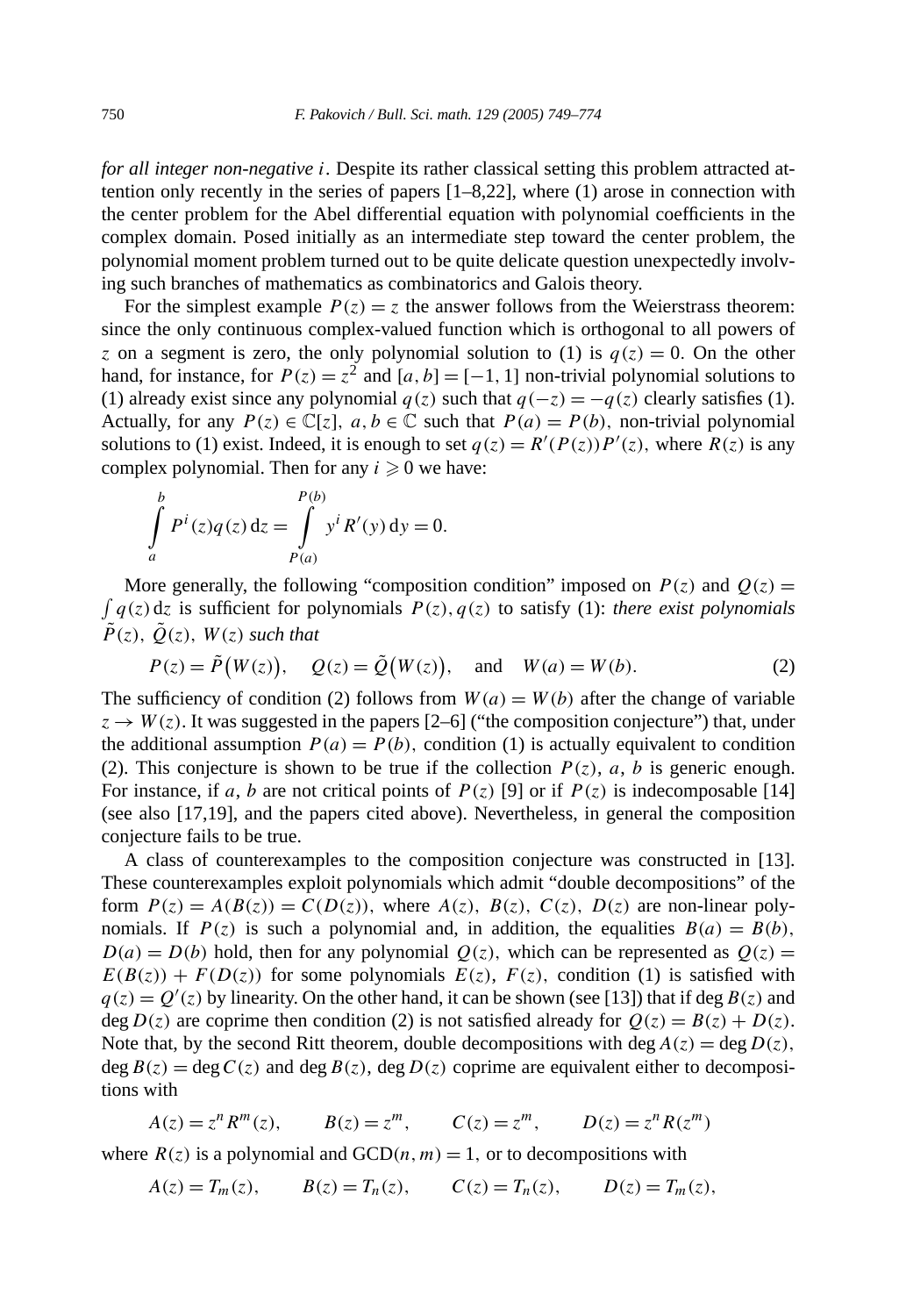where  $T_n(z)$ ,  $T_m(z)$  are Chebyshev polynomials and  $GCD(n, m) = 1$  (see [18,20]). In particular, the simplest explicit counterexample to the composition conjecture has the following form:

$$
P(z) = T_6(z)
$$
,  $q(z) = T'_2(z) + T'_3(z)$ ,  $a = -\sqrt{3}/2$ ,  $b = \sqrt{3}/2$ .

The counterexamples above suggest to transform the composition conjecture as follows [16]: *non-zero polynomials*  $P(z)$ ,  $q(z)$  *satisfy condition* (1) *if and only if*  $Q(z) = \int q(z) dz$ *can be represented as a sum of polynomials Qj such that*

$$
P(z) = \tilde{P}_j(W_j(z)), \quad Q_j(z) = \tilde{Q}_j(W_j(z)), \quad \text{and} \quad W_j(a) = W_j(b) \tag{3}
$$

*for some*  $\tilde{P}_j(z)$ ,  $\tilde{Q}_j(z)$ ,  $W_j(z) \in \mathbb{C}[z]$ . Note that we do not make any additional assumptions about the values of  $P(z)$  at the points  $a, b$  any more. In particular, the conjecture implies that non-zero polynomials orthogonal to all powers of a given polynomial *P (z)* on [*a*, *b*] exist if and only if  $P(a) = P(b)$ . For the case  $P(z) = T_n(z)$  conjecture (3) was proved in [15].

Denote by  $P_i^{-1}(z)$ ,  $1 \le i \le n$ , the single-valued branches of  $P^{-1}(z)$  in a simplyconnected domain  $U \subset \mathbb{C}$  containing no critical values of  $P(z)$ . Condition (2) via Lüroth's theorem essentially reduces to the requirement that the field  $\mathbb{C}(P, Q)$  is a proper subfield of  $\mathbb{C}(z)$  or equivalently to the equality

$$
Q(P_{i_1}^{-1}(z)) = Q(P_{i_2}^{-1}(z))
$$
\n(4)

for some  $i_1 \neq i_2$  (see Section 3 below). Roughly speaking, the main result of this paper, proved in the second section, states that in general condition (1) is equivalent not to single equation (4) but to a certain *system* of linear equations connecting branches of the algebraic function  $Q(P^{-1}(z))$ . More precisely, starting from the collection  $P(z)$ , *a*, *b*, we construct explicitly a system of equations

$$
\sum_{i=1}^{n} f_{s,i} Q(P_i^{-1}(z)) = 0, \quad 1 \leq s \leq \text{deg } P(z), \tag{5}
$$

with  $f_{s,i}$  taking values in the set  $\{0, -1, 1\}$  such that (1) holds if and only if (5) holds with  $Q(z) = \int q(z) dz$ . In order to find (5) we use a special planar graph  $\lambda_P$  such that the edges of  $\lambda_P$  are coded by branches of  $P^{-1}(z)$  and the set of vertices of  $\lambda_P$  contains points *a*, *b*. The graph  $\lambda_p$ , called the "cactus" of  $P(z)$ , like similar objects named "S-graphs", "pictures", or "dessins d'enfants", provides a full combinatorial description of the monodromy of  $P(z)$ , and, in particular, permits to relate properties of the collection  $P(z)$ , a, b which are connected with the polynomial moment problem to combinatorial properties of the pair consisting of the tree  $\lambda_P$  and the path  $\Gamma_{a,b}$  connecting points *a*, *b* on  $\lambda_P$ .

The criterion (5) has a number of applications. For example, it allows us to reduce an infinite set of Eqs. (1) to a finite set of equations  $w_k = 0$ ,  $0 \le k \le M$ , where  $w_k$  are initial coefficients of the Puiseux expansions of the combinations of branches in (5) and *M* depends only on degrees of  $P(z)$  and  $Q(z)$ . Furthermore, using the equivalence of (1) and (5), one can provide a variety of different conditions on a collection  $P(z)$ , *a*, *b* under which (1) and (2) are equivalent – this is the subject of the third section of this paper. Essentially the finding of such conditions, which are of interest because of applications to the Abel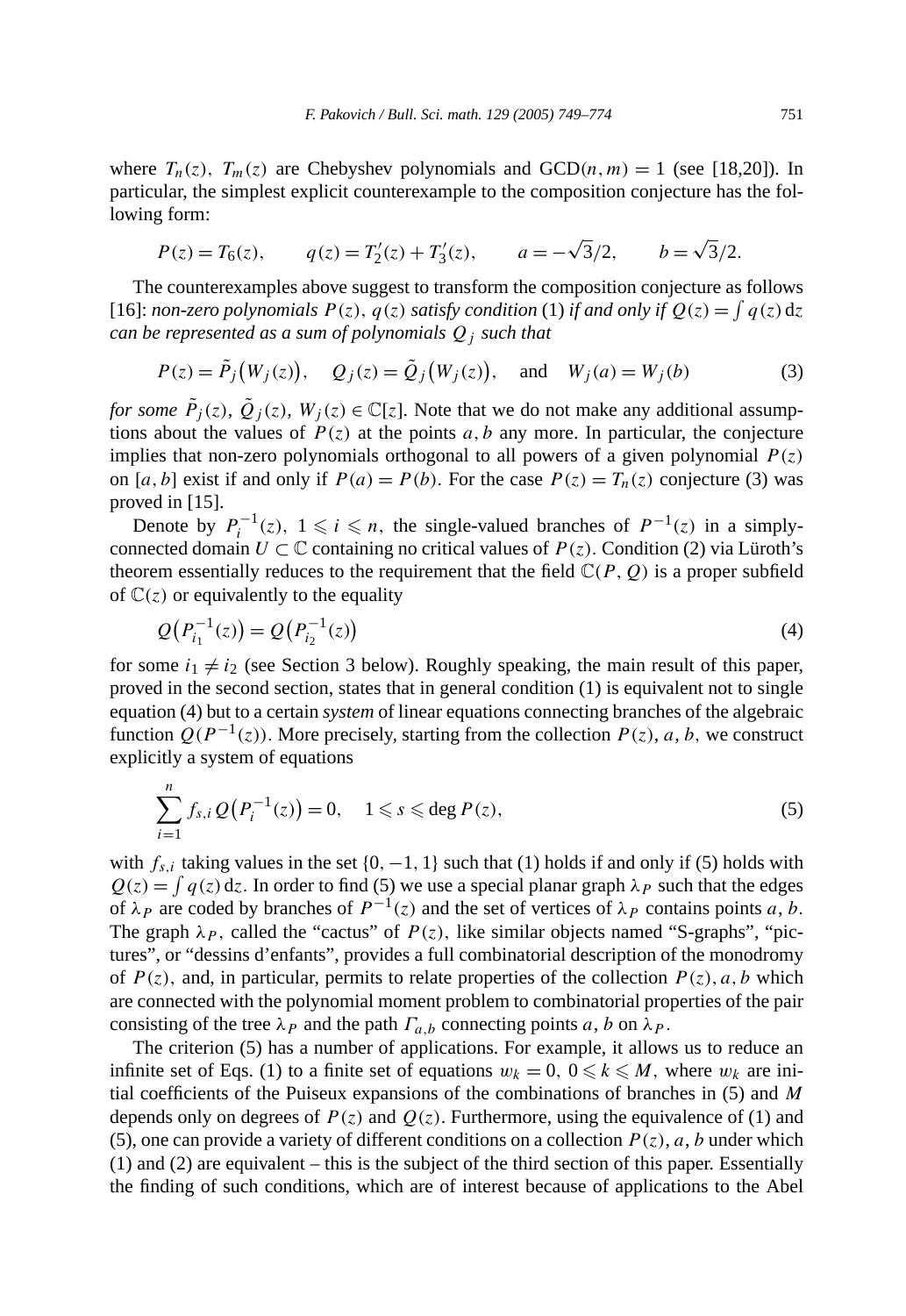equation (see  $[1,7,8]$ ), reduces to the finding conditions under which system (5) implies equality (4). In its turn these conditions can be naturally given in terms of combinatorics of the graph  $\lambda_p$ . Finally, note that criterion (5) permits to use in the study of the polynomial moment problem the methods of Galois theory since system (5) can be interpreted as a system of relations between roots of the corresponding irreducible polynomial which defines the algebraic function  $Q(P^{-1}(z))$  (see e.g. Section 5.3 below).

In the fourth section of this paper we establish a specific geometric property of the monodromy groups of polynomials, related to the topology of the Riemann sphere, from which, in particular, we deduce the following result: if  $P(z)$ ,  $Q(z) \in \mathbb{C}[z]$ , deg  $P(z) = n$ ,  $\deg Q(z) = m$  satisfy (1), then for coefficients of the Puiseux expansions near infinity

$$
Q(P_i^{-1}(z)) = \sum_{k=-m}^{\infty} u_k \varepsilon_n^{ik} z^{-k/n}
$$
 (6)

the equality  $u_k = 0$  holds whenever  $GCD(k, n) = 1$ . This fact agrees with conjecture (3) and, in particular, implies that for  $P(z)$ ,  $q(z)$  satisfying (1) the numbers *n* and *m* cannot be coprime.

In the fifth section, as an application of the Puiseux expansions technique, we show that conditions  $(1)$  and  $(2)$  are equivalent if at least one from points  $a, b$  is not a critical point of  $P(z)$  or if deg  $P(z) = p^r$  for a prime number p.

Finally, on the base of obtained results, in the sixth section we show that for any collection  $P(z)$ , a, b with deg  $P(z)$  < 10 conditions (1) and (2) are equivalent except the case lection *P*(*z*), *a*, *b* with deg *P*(*z*) < 10 conditions (1) and (2) are equivalent except the case when *P*(*z*), *a*, *b* is linearly equivalent to the collection  $T_6(z)$ , −√3/2, √3/2. Since for  $P(z) = T_n(z)$  all solutions to (1) were obtained in [15], this provides the complete solution of the polynomial moment problem for  $P(z)$ ,  $a$ ,  $b$  with deg  $P(z) < 10$ .

#### **2. Criterion for a polynomial to be orthogonal to all powers of a given polynomial**

#### *2.1. Cauchy type integrals of algebraic functions*

A quite general approach to the polynomial moment problem was proposed in the paper [17] concerning Cauchy type integrals of algebraic functions

$$
I(t) = I(\gamma, g, t) = \frac{1}{2\pi i} \int_{\gamma} \frac{g(z) dz}{z - t}.
$$
 (7)

In this subsection we briefly recall it (see [17] for details) and outline in this context the approach of this paper.

First of all notice that condition (1) is equivalent to the condition

$$
\int_{a}^{b} P^{i}(z)Q(z)P'(z) dz = 0
$$
\n(8)

for  $i \ge 0$ , where  $Q(z) = \int q(z) dz$  is normalized by the condition  $Q(a) = Q(b) = 0$  ( $Q(a)$ ) always equals  $Q(b)$  by (1) taken for  $i = 0$ ). Furthermore, vice versa, condition (8) with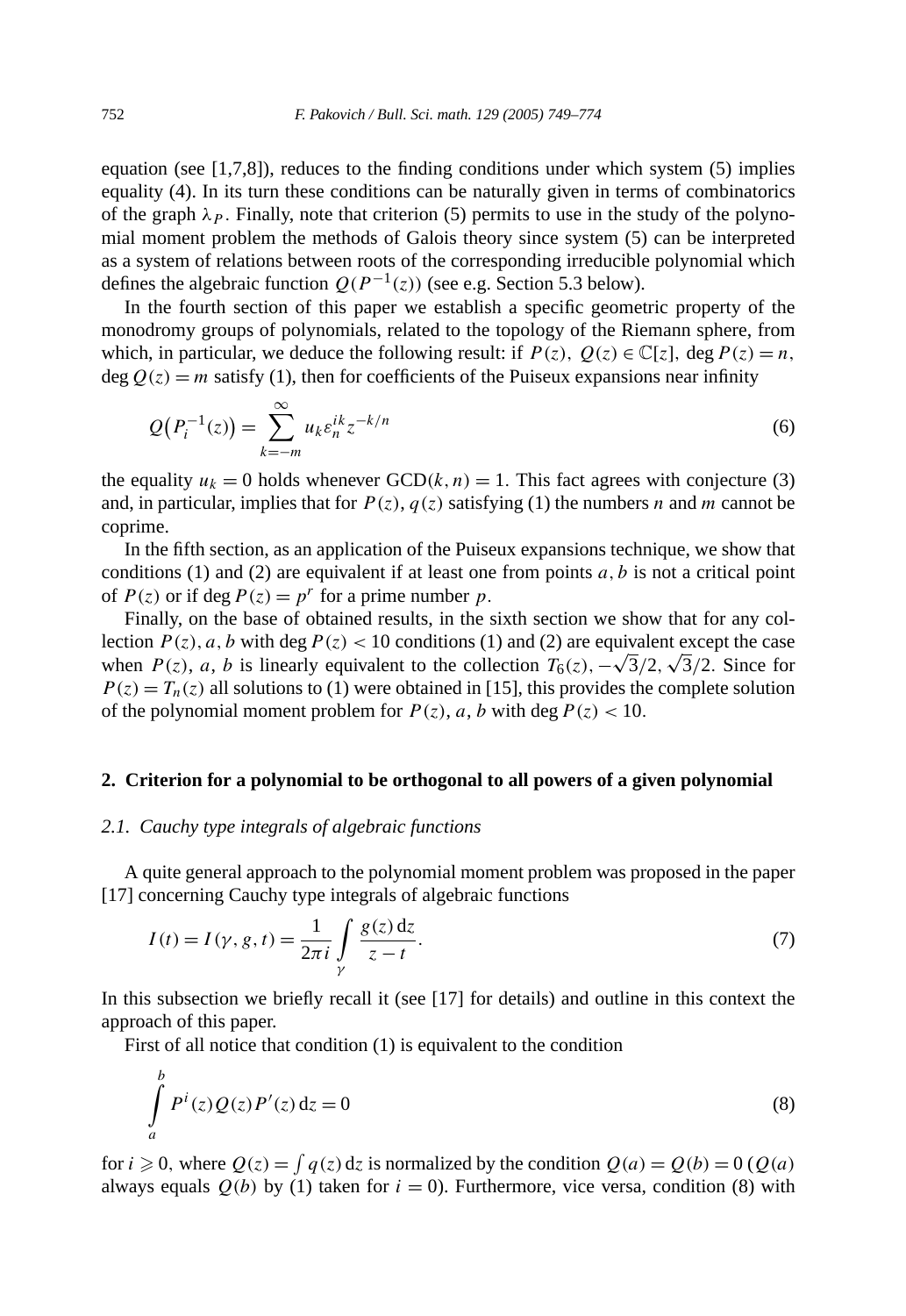$Q(a) = Q(b) = 0$  implies that (1) holds with  $q(z) = Q'(z)$ . (Actually, it was the condition (8) that appeared initially in the papers on differential equations cited above.)

Indeed, condition (8) is equivalent to the condition that the function

$$
H(t) = \int_{a}^{b} \frac{Q(z)P'(z) dz}{P(z) - t}
$$

vanishes identically near infinity, since near infinity

$$
H(t) = -\sum_{i=0}^{\infty} m_i t^{-(i+1)}, \text{ where } m_i = \int_a^b P^i(z) Q(z) P'(z) dz.
$$

On the other hand, we have:

$$
\frac{dH(t)}{dt} = \int_{a}^{b} \frac{Q(z)P'(z) dz}{(P(z) - t)^2} = -\int_{a}^{b} Q(z) d\left(\frac{1}{P(z) - t}\right)
$$

$$
= \frac{Q(a)}{P(a) - t} - \frac{Q(b)}{P(b) - t} + \tilde{H}(t),
$$
(9)

where

$$
\tilde{H}(t) = \int_{a}^{b} \frac{q(z) dz}{P(z) - t}.
$$

Since near infinity

$$
\tilde{H}(t) = -\sum_{i=0}^{\infty} \tilde{m}_i t^{-(i+1)}, \quad \text{where } \tilde{m}_i = \int_a^b P^i(z) q(z) \, dz,
$$

it follows from (9) that conditions (1) and (8) are equivalent whenever  $Q(a) = Q(b) = 0$ .

Furthermore, performing the change of variable  $z \to P(z)$ , we see that  $H(t)$  coincides with integral (7) where  $\gamma = P([a, b])$  and  $g(z)$  is an algebraic function obtained by the analytic continuation of a germ of the algebraic function  $g(z) = Q(P^{-1}(z))$  along  $\gamma$ . Integral representation (7) defines a collection of univalent regular functions  $I_i(t)$ ; each  $I_i(t)$ is defined in a domain  $U_i$  of the complement of  $\gamma$  in  $\mathbb{CP}^1$ . Denote by  $I_{\infty}(t)$  the function defined in the domain  $U_{\infty}$  containing infinity. Then the vanishing of  $H(t)$  near infinity becomes equivalent to the equality  $I_{\infty}(t) \equiv 0$ .

More generally, consider integral (7), where  $\gamma$  is a curve in the complex plane  $\mathbb C$  and  $g(z)$  is any "piecewise-algebraic" function on  $\gamma$ . More precisely, we assume that after re- $\bigcup \gamma_s$  such that for each  $\gamma_s$  there exists a domain  $V_s \supset \gamma_s$  and an analytic in  $V_s$  algebraic moving from *γ* a finite set of points  $\Sigma_{\gamma}$ , the set  $\gamma \setminus \Sigma_{\gamma}$  is a union of topological segments function  $g_s(z)$  such that  $g(z)$  on  $\gamma_s$  coincides with  $g_s(z)$ . Furthermore, we assume that at the points of  $\Sigma_{\gamma}$ , the complete analytic continuations  $\hat{g}_s(z)$  of  $g_s(z)$  can ramify but do not have poles. Below we sketch conditions for  $I_{\infty}(t)$  to be a rational function; if these conditions are satisfied, then in order to verify the equality  $I_{\infty}(t) \equiv 0$  it is enough to examine possible poles.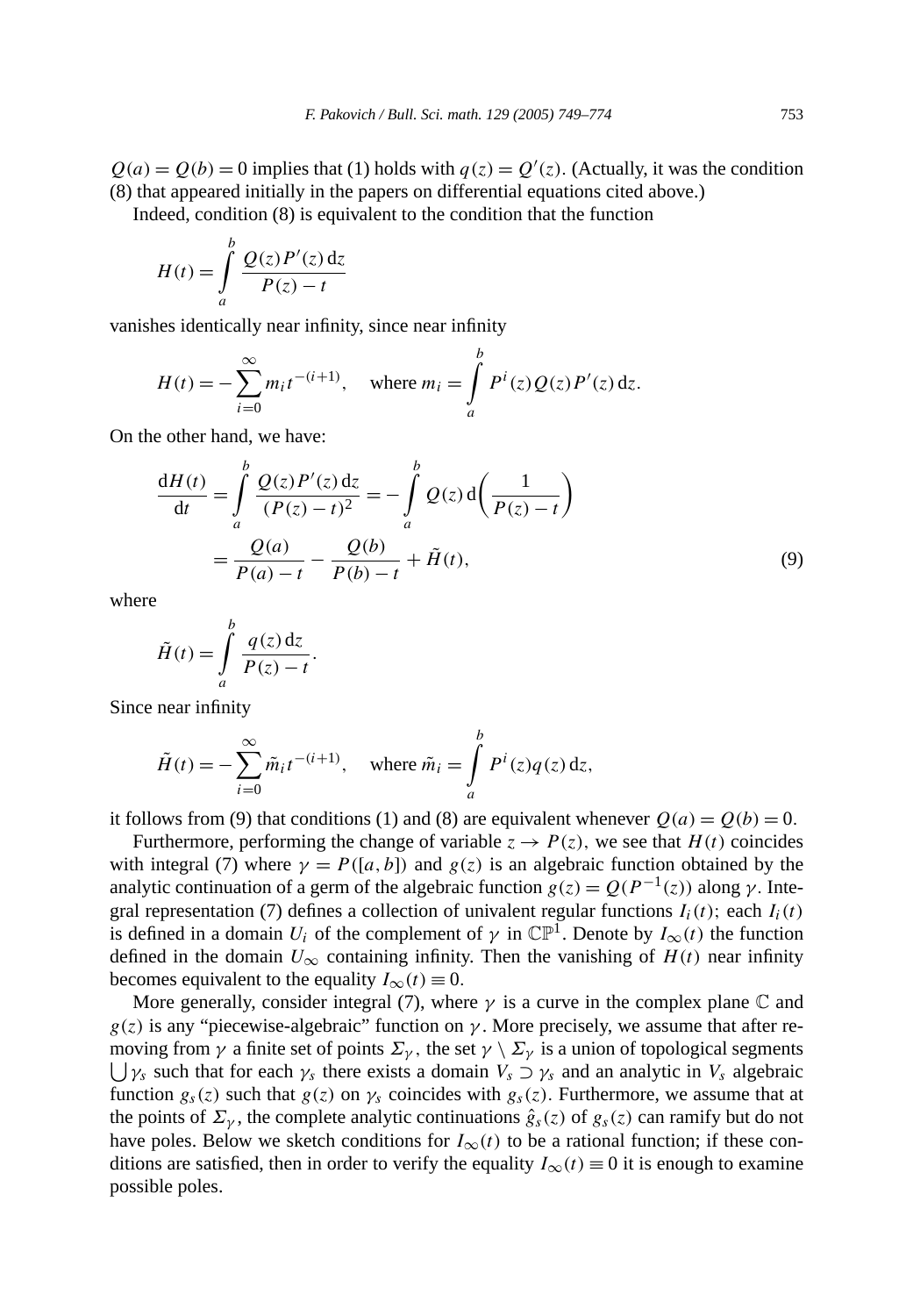Denote by  $\Sigma$ <sub>*e*</sub> the set of all singularities of  $\hat{g}_s(z)$  in  $\mathbb{CP}^1$ . Show that any element  $(I_i(t), U_i)$  can be analytically continued along any curve  $S = S_{t_1,t_2}$  connecting points  $t_1, t_2 \in \mathbb{CP}^1$  and avoiding points from the sets  $\Sigma_g$  and  $\Sigma_g$ . First of all notice that if  $t_2 \in \partial U_i$ then an analytical extension of  $(I_i(t), U_i)$  to a domain containing  $t_2$  is given simply by the integral  $I(\tilde{\gamma}, g, t)$ , where  $\tilde{\gamma}$  is a small deformation of  $\gamma$  such that  $t_2 \in \tilde{U}_i$ . Furthermore, if  $S = S_{t_1,t_2}$  is a simple curve connecting points  $t_1 \in U_i$ ,  $t_2 \in U_j$ , where  $U_i$ ,  $U_j$  are domains with a common segment of the boundary  $\gamma_s$  and  $(g_s, V_s)$  is the corresponding algebraic function, then the well-known boundary property of Cauchy type integrals (see e.g. [12]) implies that

$$
(I_i(t), U_i \cap V_s) = (I_j(t), U_j \cap V_s) + (g_s, V_s).
$$

Therefore, the analytic continuation of  $(I_i(t), U_i)$  along *S* can be defined via the analytic continuation of the right side of this formula.

Finally, for arbitrary domains  $U_i$ ,  $U_j$  and a curve  $S = S_{t_1,t_2}$  connecting points  $t_1 \in U_i$ and  $t_2 \in U_i$ , the analytic continuation  $(I_i(t), U_i)$  of  $(I_i(t), U_i)$  along *S* can be defined inductively as follows. Let  $S \cap \gamma = \{c_1, c_2, ..., c_r\}$ ,  $c_s \in V_s$ ,  $1 \le s \le r$ , and let  $(g_1, V_1), (g_2, V_2), \ldots, (g_r, V_r)$  be the corresponding algebraic functions. Define a germ  $g_{\gamma,S}$  of an algebraic function near the point  $t_2$  by the formula:

$$
g_{\gamma,S} = \sum_{i=1}^r (g_i, V_i)_{S_{c_i}},
$$

where  $(g_i, V_i)_{S_{c_i}}$ ,  $1 \le i \le r$ , denotes the analytic continuation of the element  $(g_i, V_i)$  (taken with the sign corresponding to the orientation of the crossing of *S* and  $\gamma$ ) along a part of *S* from  $c_i$  to  $t_2$ . Then, by induction, for the analytic continuation of  $(I_i(t), U_i)$  along *S* the following formula holds:

$$
(I_i(t), U_i)_S = (I_j(t), U_j) + g_{\gamma, S}.
$$
\n(10)

In particular, a complete analytic continuation  $\hat{I}_i(t)$  of the element  $(I_i(t), U_i)$  is a multivalued analytic function with a finite set of singularities  $\Sigma_{\hat{i}} \subset \Sigma_g \cup \Sigma_{\gamma}$ .

From formula (10) one deduces the following criterion [17]:  $\hat{I}_i(t)$  *is a rational function if and only if the equality*

$$
g_{\gamma, S} = 0 \tag{11}
$$

*holds for any curve*  $S = S_{t_1,t_2}$  *as above with*  $t_1 = t_2 \in U_i$ . Indeed, the necessity of (11) is obvious. To establish the sufficiency observe that  $(11)$  implies, in particular, that  $\hat{I}_i(t)$ has no ramification in its singularities. Therefore, if  $z_0$  is a singularity of  $\hat{I}_i(t)$  such that  $z_0 \in \mathbb{CP}^1 \setminus \gamma$ , then formula (10) implies that  $z_0$  is a pole the worst. On the other hand, if  $z_0 \in \Sigma_\gamma$  and  $z_0 \in \partial U_j$  then the function  $I_j(t)$  near  $z_0$  has the form

$$
I_j(t) = u(t)\log(t - z_0) + v(t),
$$
\n(12)

where  $u(t)$  is a function analytic at  $z_0$  and  $v(t)$  is a bounded function which has a finite ramification at  $z_0$  (see [17]). Therefore, if  $\hat{I}_i(t)$  has no ramification at  $z_0$ , then necessarily  $u(t) \equiv 0$  and hence  $z_0$  actually is a removable singularity of  $\hat{I}_i(t)$  since  $v(t)$  and  $\hat{g}_s(t)$  are bounded near  $z_0$ .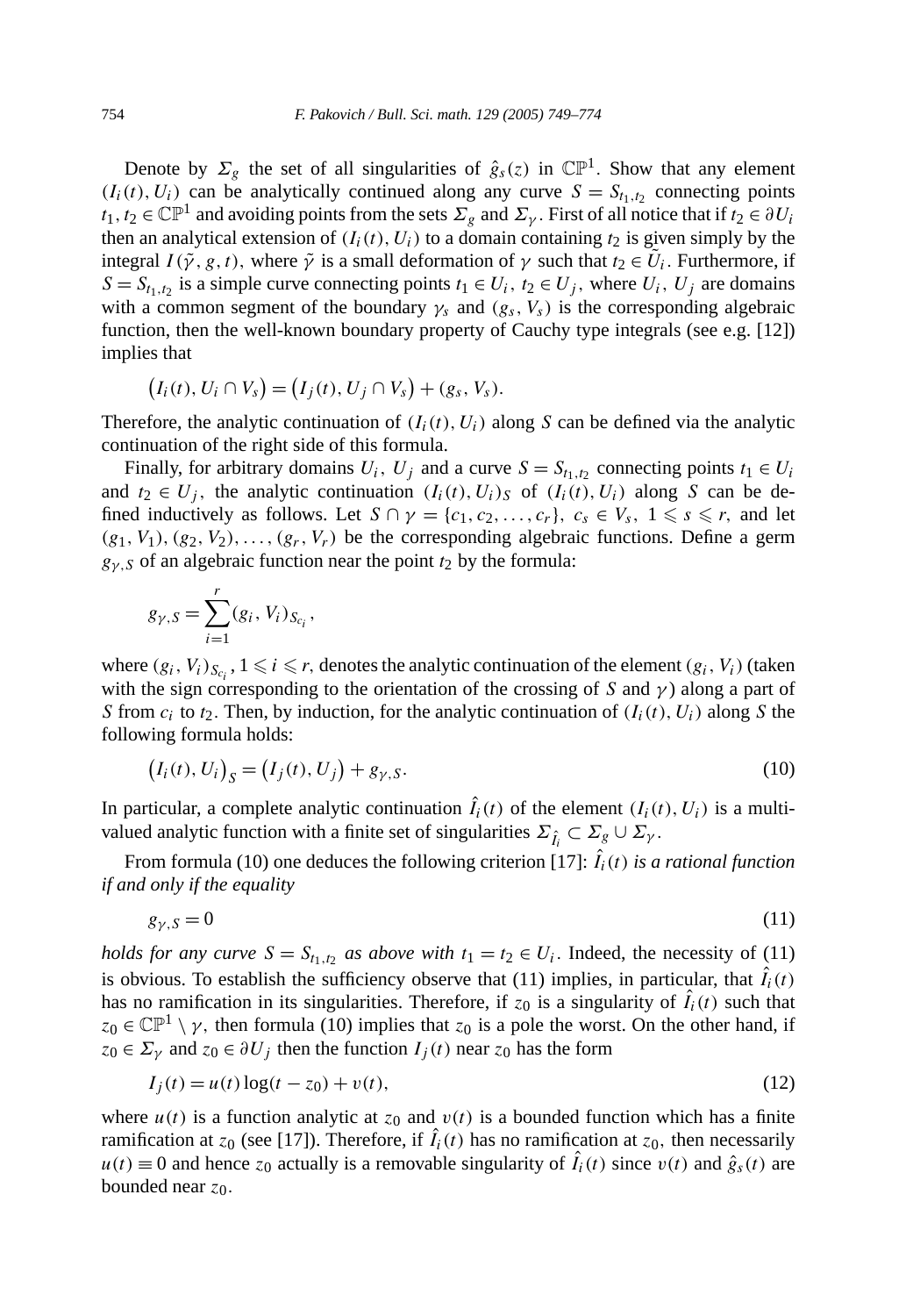Although the method above in principle is constructive its practical application is rather difficult since the calculation of sums  $g_{\gamma,S}$  is complicated. In this paper we propose a modification of the method above designed specially for the polynomial moment problem. This modification permits to avoid any analytic continuations and allows us to obtain a necessary and sufficient conditions for equality (1) to be satisfied in a closed and convenient form. The idea is to choose a very special way of integration *Γ* connecting points *a,b* (we can use any of them since integrals (1) do not depend on *Γ* ). It turns out that *Γ* can by chosen so that  $\mathbb{CP}^1 \setminus P(\Gamma)$  consists of a *unique* domain. Then condition  $I_\infty(t) \equiv 0$  simply reduces to the condition that the corresponding algebraic functions  $g_s(z)$  vanish on  $P(\Gamma)$ . Furthermore, we choose *Γ* as a subset of a special tree *λP* embedded into the Riemann sphere, called the cactus of  $P(z)$ , which contains all the information about the monodromy  $P(z)$ . The using of this combinatorial tool not only allows us to find explicitly necessary and sufficient conditions for (1) to be satisfied but also provides an effective technique to analyze them.

#### *2.2. Cacti*

To visualize the monodromy group of a polynomial *P (z)* it is convenient to consider a graphical object  $\lambda_P$  called the *cactus* of  $P(z)$  (see e.g. [11]).

Let  $c_1, c_2, \ldots, c_k$  be all finite critical values of  $P(z)$  and let *c* be a not critical value. Draw a star *S* joining *c* with  $c_1, c_2, \ldots, c_k$  by non-intersecting arcs  $\gamma_1, \gamma_2, \ldots, \gamma_k$ . We will suppose that  $c_1, c_2, \ldots, c_k$  are numerated in such a way that in a counterclockwise rotation around *c* the arc  $\gamma_s$ ,  $1 \le s \le k - 1$ , is followed by the arc  $\gamma_{s+1}$ . By definition, the cactus *λ P* is the preimage of *S* under the map  $P(z): \mathbb{C} \to \mathbb{C}$ . More precisely, we consider *λ P* as a  $(k + 1)$ -colored graph embedded into the Riemann sphere: vertices of  $\lambda_P$  colored by the *s*th color, where  $1 \le s \le k$ , are preimages of the point *c<sub>s</sub>*, vertices colored by the  $(k + 1)$ th color (to be definite we will suppose that it is the white color) are preimages of the point *c,* and edges of  $\lambda_P$  are preimages of the arcs  $\gamma_s$ ,  $1 \leq s \leq k$ . It is not difficult to show that the graph  $\lambda_P$  is connected and has no cycles. Therefore,  $\lambda_P$  is a plane tree.

The valency of a non-white vertex *z* of  $\lambda_P$  coincides with the multiplicity of *z* with respect to  $P(z)$  while all white vertices of  $\lambda_P$  are of the same valency  $n = \deg P(z)$ . The set of all edges of  $\lambda_p$  adjacent to a white vertex *w* is called a *star* of  $\lambda_p$  centered at *w*. Clearly,  $\lambda_P$  has *nk* edges and *n* stars. The set of stars of  $\lambda_P$  is naturally identified with the set of branches of  $P^{-1}(z)$  as follows. Let *U* be a simply connected domain containing no critical values of  $P(z)$  such that  $S \setminus \{c_1, c_2, \ldots, c_k\} \subset U$ . By the monodromy theorem in *U* there exist *n* single valued branches of  $P^{-1}(z)$ . Any such a branch  $P_i^{-1}(z)$ ,  $1 \le i \le n$ , maps  $S \setminus \{c_1, c_2, \ldots, c_k\}$  into a star of  $\lambda_P$  and we will label the corresponding star by the symbol  $S_i$  (see Fig. 1).

The cactus  $\lambda_P$  permits to reconstruct the monodromy group  $G_P$  of  $P(z)$ . Indeed,  $G_P$  is generated by the permutations  $g_s \in S_n$ ,  $1 \leq s \leq k$ , where  $g_s$  is defined by the condition that the analytic continuation of the element  $(P_i^{-1}(z), U)$ ,  $1 \le i \le n$ , along a counterclockwise oriented loop  $l_s$  around  $c_s$  is the element  $(P_{g_s(i)}^{-1}(z), U)$ . Having in mind the identification of the set of stars of  $\lambda_P$  with the set of branches of  $P^{-1}(z)$ , the permutation  $g_s$ ,  $1 \leq s \leq k$ , can be identified with the permutation  $\hat{g}_s$ ,  $1 \leq s \leq k$ , acting on the set of starts of  $\lambda_P$  in the following way:  $\hat{g}_s$  sends the star  $S_i$ ,  $1 \leq i \leq n$ , to the "next" one in a counterclockwise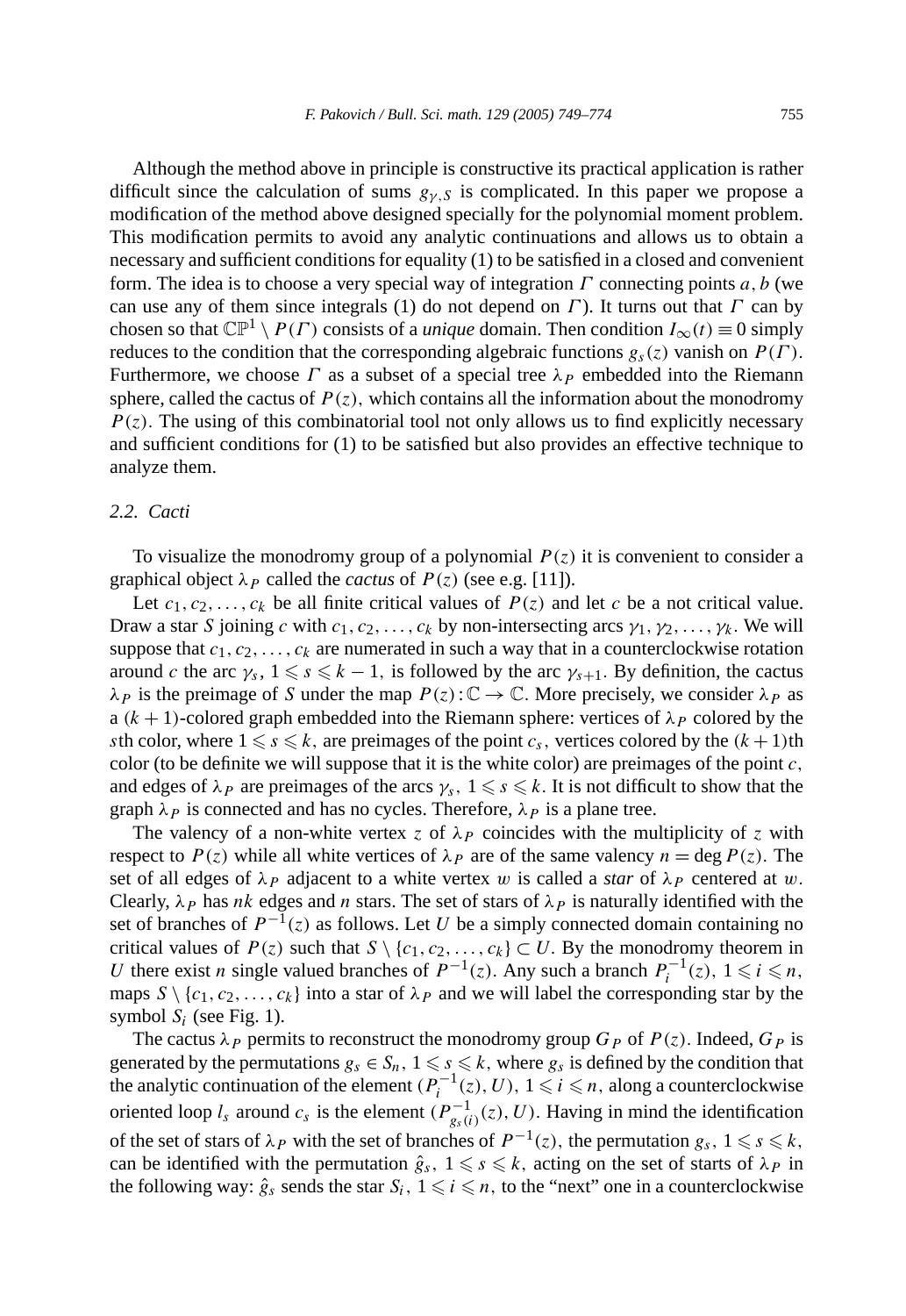



direction around its vertex of color *s.* For example, for the cactus shown on Fig. 1 we have:  $g_1 = (1)(2)(37)(4)(5)(6)(8)$ ,  $g_2 = (1)(2)(3)(47)(56)(8)$ ,  $g_3 = (1238)(4)(57)(6)$ .

Note that since  $P(z)$  is a polynomial, the permutation  $g_{\infty} = g_1 g_2 \dots g_k$  is a cycle of length *n*. Usually, we will choose the numeration of  $S_i$ ,  $1 \leq i \leq n$ , in such a way that this cycle coincides with the cycle *(*12 *. . . n).*

#### *2.3. Criterion*

In this subsection we give explicit necessary and sufficient conditions for  $P(z)$ ,  $q(z) \in$  $\mathbb{C}[z]$  and  $a, b \in \mathbb{C}$ ,  $a \neq b$ , to satisfy (1), (8). For this propose we choose the way of integration  $\Gamma_{a,b}$  connecting a, b so that  $\Gamma_{a,b}$  would be a subset of  $\lambda_P$ .

More precisely, for any  $P(z) \in \mathbb{C}[z]$  and  $a, b \in \mathbb{C}$  let us define an *extended* cactus  $\lambda_P = \lambda_P(c_1, c_2, \ldots, c_{\tilde{k}})$  as follows. Let  $c_1, c_2, \ldots, c_{\tilde{k}}$  be all finite critical values of  $P(z)$ complemented by  $P(a)$  or  $P(b)$  (or by both of them) if  $P(a)$  or  $P(b)$  is not a critical value of  $P(z)$ . Consider an extended star  $\tilde{S}$  connecting *c* with  $c_1, c_2, \ldots, c_{\tilde{k}}$  and set  $\tilde{\lambda}_P = P^{-1}\{\tilde{S}\}$ (we suppose that *c* is chosen distinct from  $P(a)$ ,  $P(b)$ ). Clearly,  $\tilde{\lambda}_P$  considered as a  $\tilde{k} + 1$ colored graph is still connected and has no cycles. Furthermore, by construction the points *a, b* are vertices of  $\tilde{\lambda}_P$ . Since  $\tilde{\lambda}_P$  is connected there exists an oriented path  $\Gamma_{a,b} \subset \tilde{\lambda}_P$  with the starting point *a* and the ending point *b*. Moreover, since  $\lambda_P$  has no cycles there exists exactly one such a path. We choose  $\Gamma_{a,b}$  as a new way of integration.

Let *U* be a domain as in Section 2.2 and let  $Q(z) = \int q(z) dz$  be normalized by the condition  $Q(a) = Q(b) = 0$ . For each *s*,  $1 \le s \le \tilde{k}$ , define a linear combination  $\varphi_s(z)$  of branches  $Q(P_i^{-1}(z))$ , 1 ≤ *i* ≤ *n*, in *U* as follows. Set

$$
\varphi_s(z) = \sum_{i=1}^n f_{s,i} \, Q\big(P_i^{-1}(z)\big),\tag{13}
$$

where  $f_{s,i} \neq 0$  if and only if the path  $\Gamma_{a,b}$  passes through a vertex *v* of the star  $S_i$  colored by the *s*th color (we do not take into account the stars *Si* for which *Γa,b* ∩ *Si* contains only the point *v*). Furthermore, if under a moving along  $\Gamma_{a,b}$  the vertex *v* is followed by the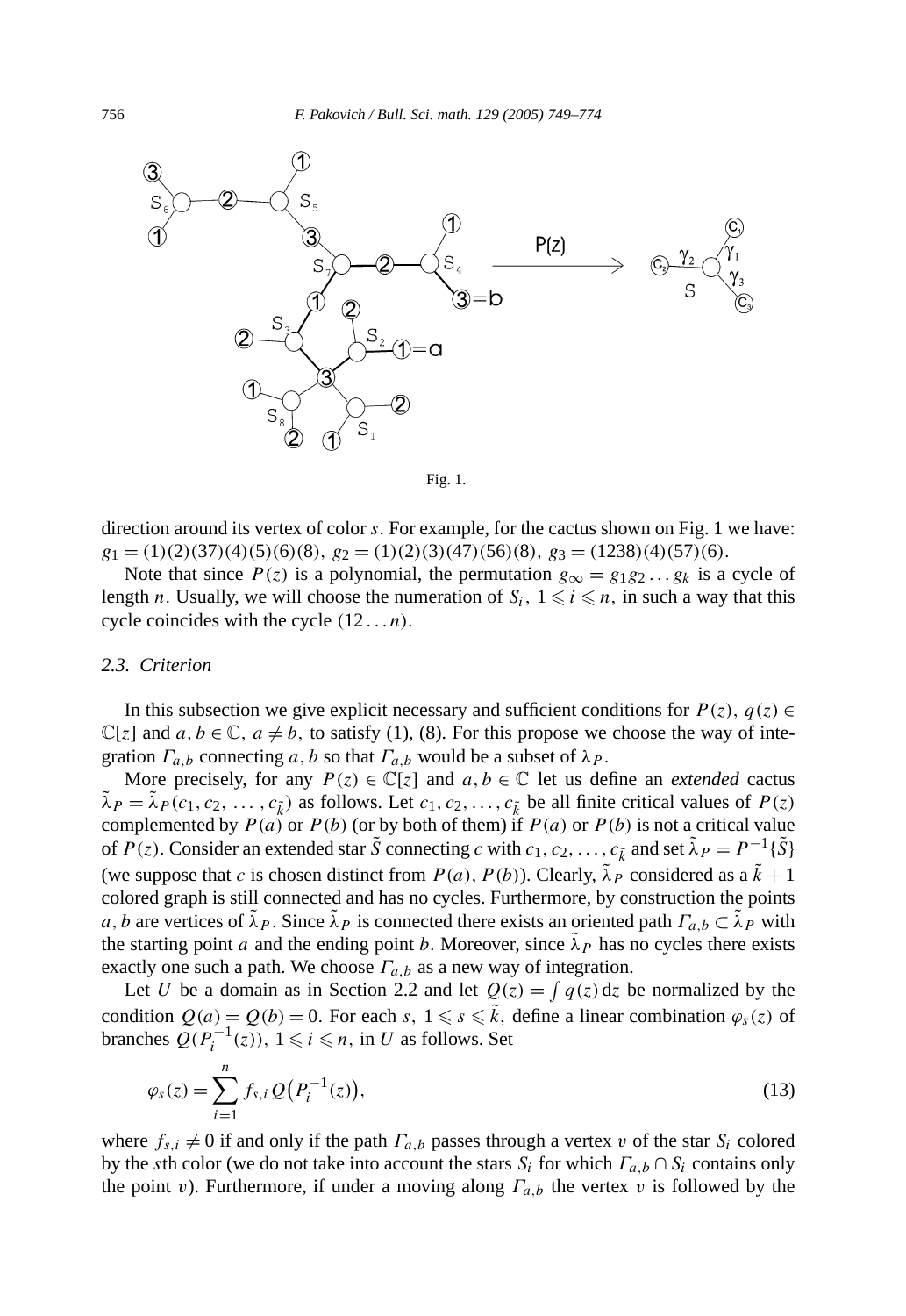center of  $S_i$  then  $f_{s,i} = -1$  otherwise  $f_{s,i} = 1$ . As an example consider the cactus shown on Fig. 1. Then for the path  $\Gamma_{a,b}$  pictured by the fat line we have:

$$
\varphi_1(z) = -Q(P_2^{-1}(z)) + Q(P_3^{-1}(z)) - Q(P_7^{-1}(z)),
$$
  
\n
$$
\varphi_2(z) = Q(P_7^{-1}(z)) - Q(P_4^{-1}(z)),
$$
  
\n
$$
\varphi_3(z) = Q(P_2^{-1}(z)) - Q(P_3^{-1}(z)) + Q(P_4^{-1}(z)).
$$

**Theorem 2.1.** *Let*  $P(z)$ *,*  $q(z) \in \mathbb{C}[z]$ *,*  $a, b \in \mathbb{C}$ *,*  $a \neq b$ *,* and let  $\tilde{\lambda}_P(c_1, c_2, \ldots, c_{\tilde{k}})$  *be an extended cactus corresponding to the collection*  $P(z)$ *, a, b. Then* (1) *holds if and only if the equality*  $\varphi_s(z) \equiv 0$  *holds in U for any*  $s, 1 \leq s \leq \tilde{k}$ .

**Proof.** Indeed, condition (8) is equivalent to the condition that the function

$$
H(t) = \int\limits_{\Gamma_{a,b}} \frac{Q(z)P'(z) dz}{P(z) - t}
$$

vanishes identically near infinity. On the other hand, using the change of variable  $z \rightarrow$  $P(z)$ , we can express the function  $H(t)$  as a sum of Cauchy type integrals of algebraic functions as follows:

$$
H(t) = \sum_{s=1}^{\tilde{k}} \int_{\gamma_s} \frac{\varphi_s(z)}{z - t} dz.
$$
 (14)

Since this formula implies that  $H(t)$  is analytic in a domain  $V = \mathbb{CP}^1 \setminus S$  we see that the vanishing of  $H(t)$  near infinity is equivalent to the condition that  $H(t) \equiv 0$  in *V*.

Let  $z_0$  be an interior point of  $\gamma_s$ ,  $1 \leq s \leq \tilde{k}$ . Then by the well-known boundary property of Cauchy type integrals (see e.g. [12]) we have:

$$
\lim_{t \to z_0} {}^{+}H(t) - \lim_{t \to z_0} {}^{-}H(t) = \varphi_s(t_0),
$$

where the limits are taken respectively for  $t$  tending to  $z<sub>0</sub>$  from the "left" and from the "right" parts of *V* with respect to  $\gamma_s$ . If  $H(t) \equiv 0$  in *V*, then

$$
\lim_{t \to z_0} {}^{+}H(t) = \lim_{t \to z_0} {}^{-}H(t) = 0,
$$

and, therefore,  $\varphi_s(z_0) = 0$ . Since this equality holds for any interior point  $z_0$  of any arc  $\gamma_s$ ,  $1 \le s \le \tilde{k}$ , we conclude that  $\varphi_s(z) \equiv 0, 1 \le s \le \tilde{k}$ , in *U*. On the other hand, if  $\varphi_s(z) \equiv 0$ ,  $1 \le s \le \tilde{k}$ , in *U*, then it follows directly from formula (14) that  $H(t) \equiv 0$  in *V*.

Note that some of equations  $\varphi_s(z) \equiv 0, 1 \leqslant s \leqslant \tilde{k}$ , could be trivial. This happens exactly for the values *s* such that the path *Γa,b* does not pass through vertices colored by the *s*th color. Note also that Eqs. (13) are linearly dependent. Indeed, for each *i* such that there exists an index *s*,  $1 \le s \le \tilde{k}$ , with  $f_{s,i} \neq 0$  there exist exactly two such indices  $s_1$ ,  $s_2$  and  $c_{s_1,i} = -c_{s_2,i}$ . Therefore, the equality

$$
\sum_{s=1}^{\tilde{k}} \varphi_s(t) = 0
$$

holds in  $U$ .  $\square$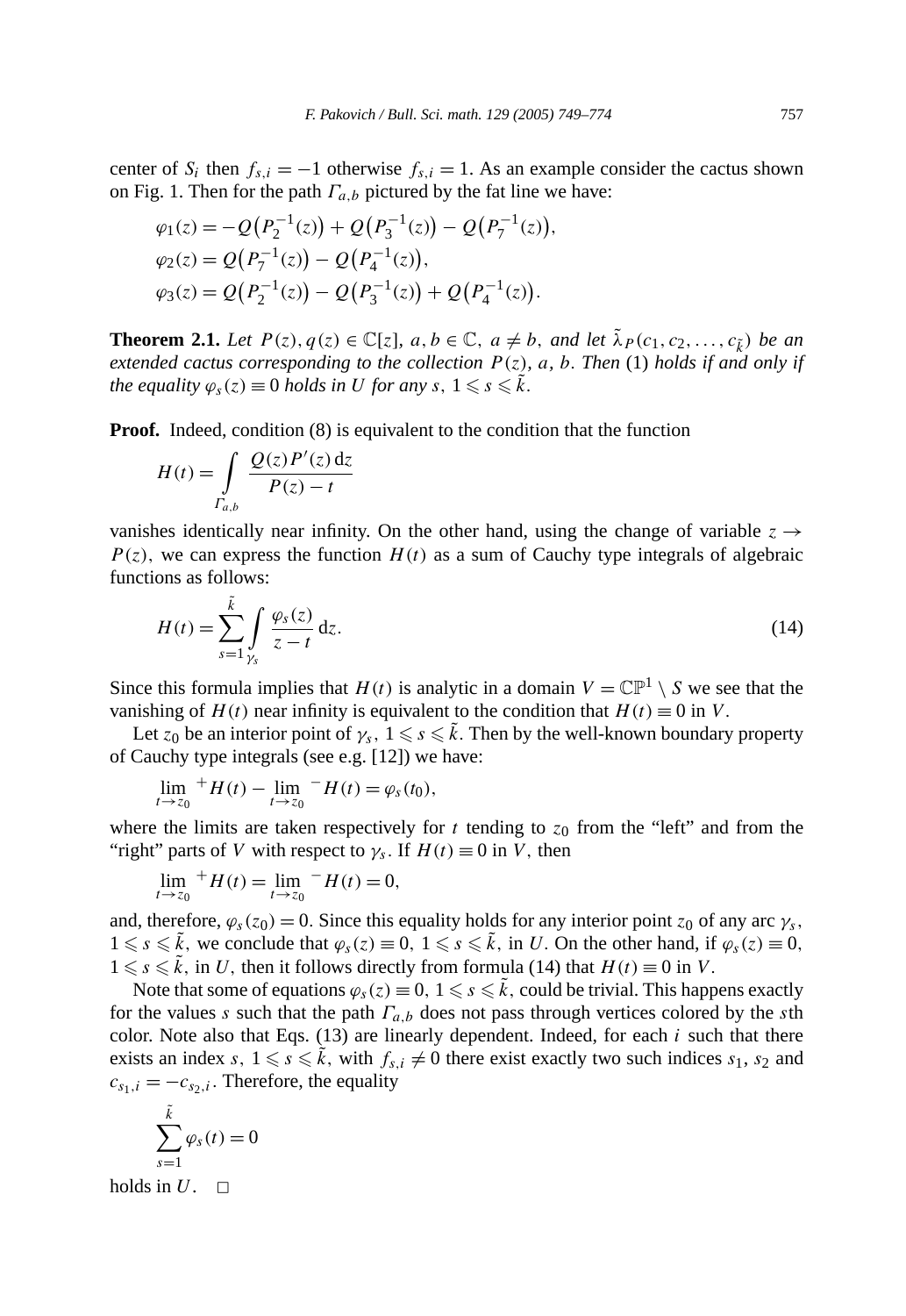#### *2.4. Checking the criterion*

Let  $P(z)$ ,  $Q(z) \in \mathbb{C}[z]$ , deg  $P(z) = n$ , deg  $Q(z) = m$ . Let *U* be a simply connected domain containing no critical values of  $P(z)$  and let  $P_i^{-1}(z)$ ,  $1 \le i \le n$ , be branches of  $P^{-1}(z)$  in *U*. In this subsection we provide a simple estimation for the order of a zero in *U* of a function of the form

$$
\psi(z) = \sum_{i=1}^n f_i Q(P_i^{-1}(z)), \quad f_i \in \mathbb{C},
$$

via the degrees of  $P(z)$  and  $Q(z)$ . This reduces the verification of the criterion to the calculation of a finite set of initial coefficients of Puiseux expansions of functions (13) and, as a corollary, provides a practical method for checking an infinite set of Eq. (1) in a finite number of steps.

**Lemma 2.1.** *If*  $\psi(z) \neq 0$  *then*  $\psi(z)$  *satisfies an equation* 

$$
y^{N}(z) + a_{1}(z)y^{N-1}(z) + \dots + a_{N}(z) = 0,
$$
\n(15)

*where*  $a_j(z) \in \mathbb{C}[z]$ ,  $a_N(z) \neq 0$ , and  $N \leq n!$ . *Furthermore*,  $\deg a_j(z) \leq (m/n)^j$ ,  $1 \leqslant j \leqslant N$ .

**Proof.** Indeed, if  $\psi(z) \neq 0$  then, since  $\psi(z)$  is a sum of algebraic functions,  $\psi(z)$  itself is an algebraic function and therefore satisfies an algebraic equation (15) with  $a_i(z) \in \mathbb{C}(z)$ ,  $1 \leq j \leq N$ . Furthermore, we can suppose that this equation is irreducible. Then  $a_N(z) \neq 0$ and the number *N* coincides with the number of different analytic continuations  $\psi_i(z)$ of  $\psi(z)$  along closed curves. Clearly, *N* can be bounded by the number  $N_1$  of different elements of the monodromy group of  $P(z)$ . In its turn,  $N_1$  is bounded by the number of elements of the full symmetric group  $S_n$ . Hence,  $N \le n!$ .

Furthermore, since  $P(z)$ ,  $Q(z)$  are polynomials, the rational functions  $a_j(z)$ ,  $1 \leq j \leq N$ , as the symmetric functions of  $\psi_j(z)$ ,  $1 \leq j \leq N$ , have no poles in  $\mathbb C$  and therefore are polynomials. Finally, since near infinity branches  $P_i^{-1}(z)$ ,  $1 \le i \le n$ , of  $P^{-1}(z)$  are represented by the Puiseux series

$$
P_i^{-1}(z) = \sum_{k=-1}^{\infty} v_k \varepsilon_n^{ik} z^{-k/n}, \quad v_k \in \mathbb{C}, \ \varepsilon_n = \exp(2\pi i/n), \tag{16}
$$

the first non-zero exponent of the Puiseux series at infinity for the functions  $\psi_i(z)$ ,  $1 \leq j \leq N$ , is less or equal than *m/n*. It follows that deg  $a_j(z) \leq (m/n)^j$ ,  $1 \leq j \leq N$ .  $\Box$ 

**Corollary 2.1.** *Let*  $z_0 \in U$ . To verify that  $\psi(z) \equiv 0$  *it is enough to check that the first*  $(m/n)^{n!}$  + 1 *coefficients of the series*  $\psi(z) = \sum_{k=0}^{\infty} w_k(z - z_0)^k$  *vanish.* 

**Proof.** Indeed, suppose that  $\text{ord}_{z_0} \psi(z) > (m/n)^{n!}$  but  $\psi(z) \neq 0$ . Then, by Lemma 2.1,  $\psi(z)$  satisfies (15), where  $\deg a_j(z) \leqslant (m/n)^j \leqslant (m/n)^{n!}$ ,  $1 \leqslant j \leqslant N$ , and  $a_N \neq 0$ . It follows that

$$
\mathrm{ord}_{z_0}\big\{\psi^N(z)\big\} > \mathrm{ord}_{z_0}\big\{a_{i_1}(z)\psi^{N-i_1}(z)\big\} > \cdots > \mathrm{ord}_{z_0}\big\{a_{i_k}(z)\psi^{N-i_k}(z)\big\},
$$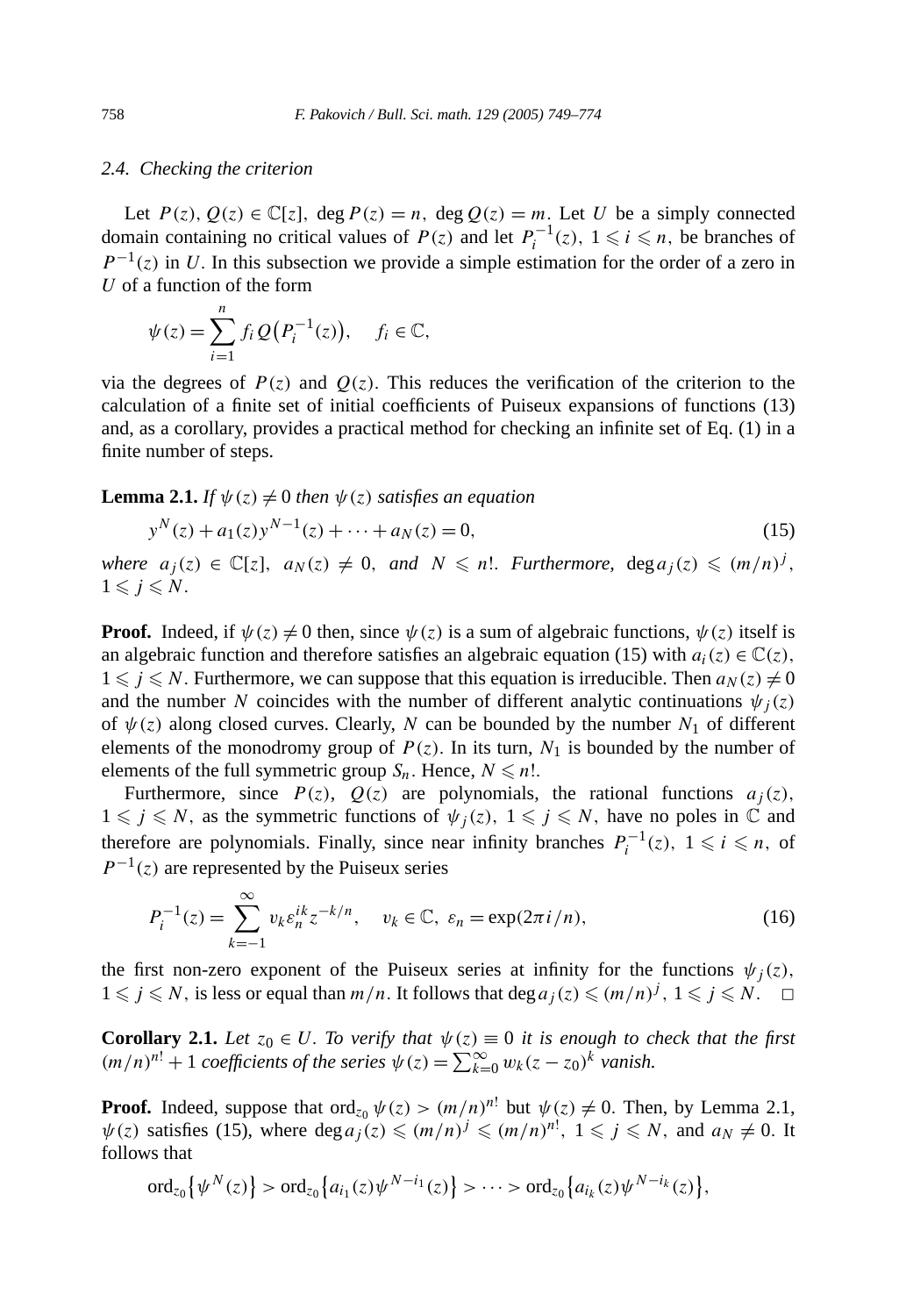where  $0 < i_1 < i_2 < \cdots < i_k = N$  are all indices for which  $a_i(z) \neq 0$ . Therefore,

$$
\mathrm{ord}_{z_0}\big\{\psi^N(z)+a_1(z)\psi^{N-1}(z)+\cdots+a_N(z)\big\}=\mathrm{ord}_{z_0}\big\{a_N(z)\big\}<\infty
$$

in contradiction with equality (15).  $\Box$ 

#### **3. Definite polynomials**

In this section, as a first application of Theorem 2.1, we provide a number of conditions on a collection  $P(z)$ ,  $a, b$ , where  $P(z) \in \mathbb{C}[z]$ ,  $a, b \in \mathbb{C}$ ,  $a \neq b$ , under which conditions (1) and (2) are equivalent; such collections are called *definite* and are of interest because of applications to the Abel equation (see [1,7,8]).

#### *3.1. A combinatorial condition for a change of variable*

The simplest form of the equality  $\varphi_s(z) = 0$  is equality (4). Furthermore, (4) has a clear compositional meaning.

**Lemma 3.1.** *The equality* (4) *holds if and only if*

$$
P(z) = \tilde{P}(W(z)), \qquad Q(z) = \tilde{Q}(W(z))
$$
\n(17)

*for some polynomials*  $\tilde{P}(z)$ ,  $\tilde{Q}(z)$ ,  $W(z)$  with deg  $W(z) > 1$ .

The proof of this lemma easily follows from the Lüroth theorem (see e.g. [14,19]). If condition (17) is satisfied we say that *polynomials*  $P(z)$ ,  $Q(z)$  *have a* (*non-trivial*) *common right divisor in the composition algebra of polynomials.*

Below we give a convenient combinatorial condition on a collection  $P(z)$ ,  $a, b$  which implies that for any  $q(z)$  satisfying (1) polynomials  $P(z)$ ,  $Q(z) = \int q(z) dz$  have a common right divisor in the composition algebra of polynomials. The use of this condition permits, after the change of variable  $z \rightarrow W(z)$ , to reduce the solution of the polynomial moment problem for a polynomial  $P(z)$  to that for a polynomial of lesser degree  $P(z)$ .

Let  $\lambda_P$  be a  $k + 1$  colored extended cactus corresponding to a collection  $P(z)$ , a, b and let  $\Gamma_{a,b}$  be the path connecting points *a*, *b* on  $\tilde{\lambda}_P$ . For each *s*,  $1 \le s \le \tilde{k}$ , define the weight  $w(s)$  of the *s*th color on  $\Gamma_{a,b}$  as a number of vertices  $v \in \Gamma_{a,b}$  colored by the *s*th color with the convention that vertices  $a, b$  are counted with the coefficient  $1/2$ . For example, for  $\Gamma_{a,b}$  shown on Fig. 1 we have  $w(1) = w(3) = 3/2$ ,  $w(2) = 1$ .

**Theorem 3.1.** Let  $P(z)$ ,  $q(z) \in \mathbb{C}[z]$ ,  $q(z) \neq 0$ ,  $a, b \in \mathbb{C}$ ,  $a \neq b$  *satisfy* (1)*. Suppose that*  $a$  *there exists*  $s, 1 \leq s \leq \tilde{k}$ , such that  $w(s) = 1$  on  $\Gamma_{a,b}$ . Then  $P(z), Q(z)$  have a common *right divisor in the composition algebra.*

**Proof.** Indeed, the construction of  $\Gamma_{a,b}$  implies that if  $w(s) = 1$ , then  $f_{s,i} \neq 0$  exactly for two values  $i_1, i_2, 1 \leq i_1, i_2 \leq n$ . Moreover, for these values we have  $c_{s,i_1} = -c_{s,i_2}$  and hence the equality  $\varphi_s(z) = 0$  reduces to (4). Therefore,  $P(z)$  and  $Q(z)$  have a common right divisor in the composition algebra by Lemma 3.1.  $\Box$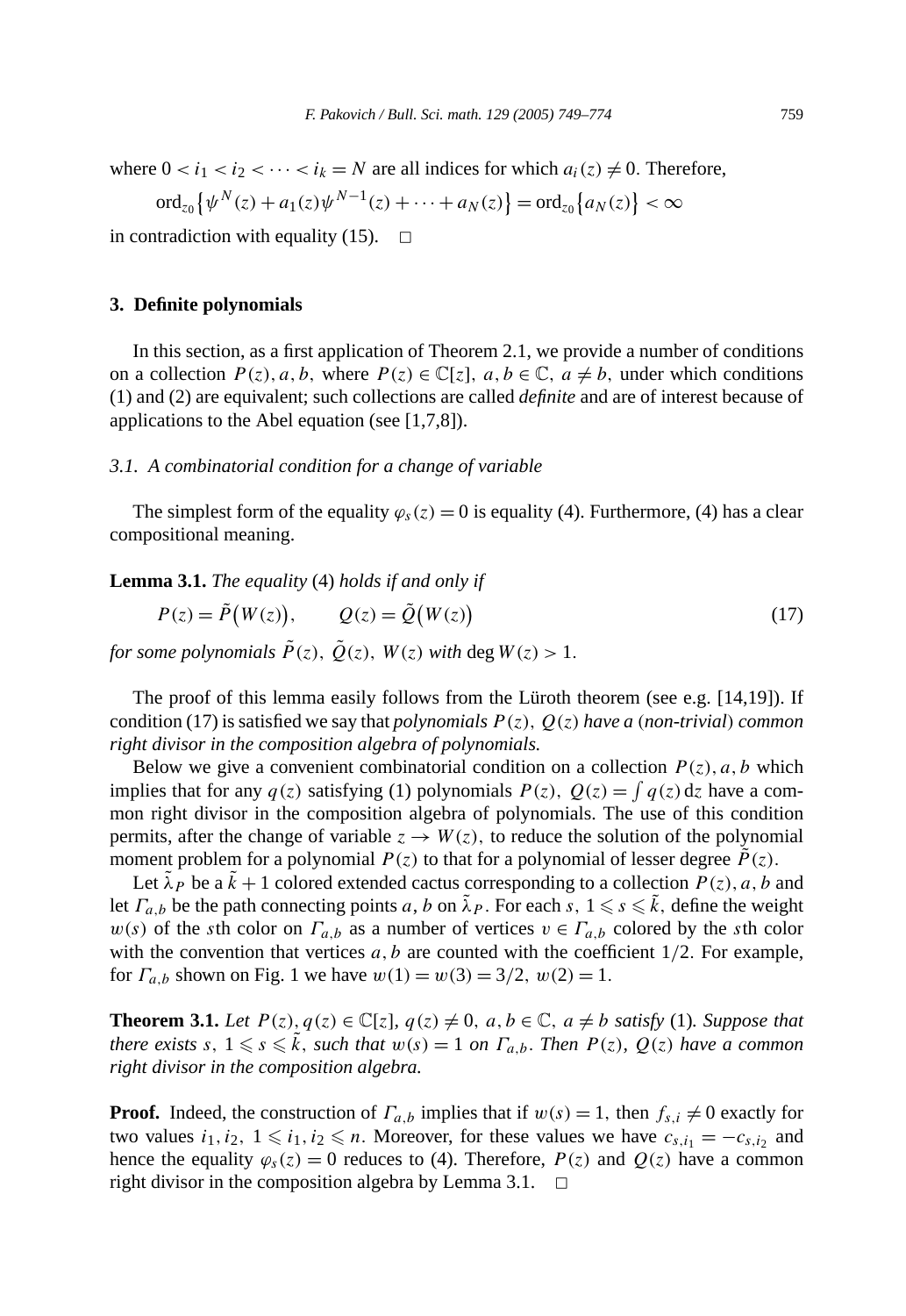#### *3.2. Reduction*

Although condition (17) in general is weaker than condition (2) it turns out that in order to prove that for any collection  $P(z)$ ,  $a, b, a \neq b$ , satisfying some condition R conditions (1) and (2) are equivalent it is often enough to show that for any such a collection condition (1) implies condition (17). Say that a condition  $R$  is *compositionally stable* if for any collection  $P(z)$ ,  $a, b, a \neq b$ , satisfying R such that  $P(z) = \tilde{P}(W(z))$  for some  $\overline{P}(z)$ ,  $W(z) \in \mathbb{C}[z]$ , deg  $W(z) > 1$ ,  $W(a) \neq W(b)$ , the collection  $\overline{P}(z)$ ,  $W(a)$ ,  $W(b)$  also satisfies R*.* For instance, the following condition is compositional stable: at least one point from *a*, *b* is not a critical point of  $P(z)$ . An other example of a compositional stable condition is the following one: deg  $P(z) = p^r$ , where *p* is a prime.

**Lemma 3.2.** *Let* R *be a compositionally stable condition. Suppose that for any collection*  $P(z)$ *, a, b, a*  $\neq$  *b, satisfying* R*, condition* (1) *implies condition* (17*). Then for any collection*  $P(z)$ *,*  $a$ *,*  $b$ *,*  $a \neq b$ *, satisfying*  $R$  *conditions* (1) *and* (2) *are equivalent.* 

**Proof.** Let  $P(z)$ ,  $a, b$  be a collection satisfying R. Suppose that (1) holds for some  $q(z) \in$  $\mathbb{C}[z]$ . Then by condition equality (17) holds and hence  $\mathbb{C}(P, Q)$  is a proper subfield of  $\mathbb{C}(z)$ . Therefore, by the Lüroth theorem

$$
\mathbb{C}(P,Q) = \mathbb{C}(W_1) \tag{18}
$$

for some rational function  $W_1(z)$ , deg  $W_1(z) > 1$ , and without loss of generality we can assume that  $W_1(z)$  is a polynomial. It follows that

$$
P(z) = P_1(W_1(z)), \qquad Q(z) = Q_1(W_1(z))
$$
\n(19)

for some polynomials  $P_1(z)$ ,  $Q_1(z)$  such that  $P_1(z)$  and  $Q_1(z)$  have no a common right divisor in the composition algebra. To prove the lemma it is enough to show that the equality  $W_1(a) = W_1(b)$  holds.

Let us suppose the contrary. Performing the change of variable  $z \rightarrow W_1(z)$  we see that condition (1) is satisfied also for  $P_1(z)$ ,  $Q_1^{\dagger}(z)$ ,  $W_1(a)$ ,  $W_1(b)$ . Therefore, since  $\mathcal R$  is compositionally stable, it follows from the condition of the lemma that  $\mathbb{C}(P_1, Q_1)$  is a proper subfield of  $\mathbb{C}(z)$  and therefore equalities

$$
P_1(z) = P_2(W_2(z)), \qquad Q_1(z) = Q_2(W_2(z))
$$

hold for some  $P_2(z)$ ,  $Q_2(z)$ ,  $W_2(z) \in \mathbb{C}[z]$  with deg  $W_2(z) > 1$ . This contradicts the fact that  $P_1(z)$ ,  $Q_1(z)$  have no a common right divisor in the composition algebra. Therefore,  $W_1(a) = W_1(b)$ .  $\Box$ 

#### *3.3. Description of some classes of definite polynomials*

As a first application of Theorem 3.1 and Lemma 3.2 we give a simple proof of the following assertion conjectured in [17].

**Corollary 3.1.** *Let*  $P(z)$ *,*  $q(z) \in \mathbb{C}[z]$ *,*  $q(z) \neq 0$ *, a, b*  $\in \mathbb{C}$ *, a*  $\neq$  *b. Suppose that*  $P(a)$  =  $P(b) = c_1$  *and that all the points of the preimage*  $P^{-1}(c_1)$  *except possibly a, b are not critical points of*  $P(z)$ *. Then conditions* (1) *and* (2) *are equivalent.*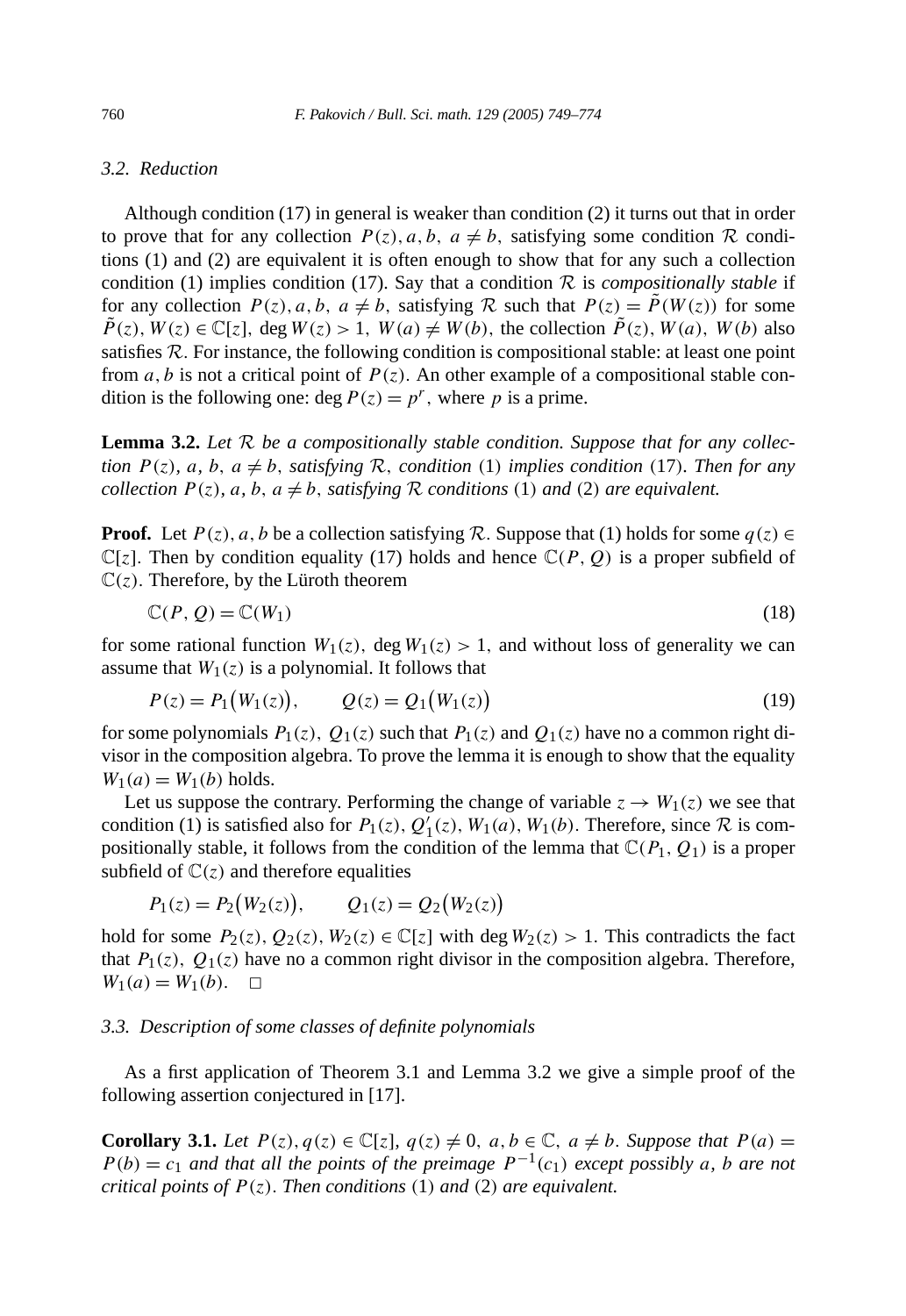**Proof.** Since the chain rule implies that the condition of the corollary is compositionally stable it is enough to show that  $P(z)$ ,  $Q(z)$  have a common right divisor in the composition algebra. To establish it observe that  $\Gamma_{a,b}$  cannot pass through vertices of  $\lambda_P$  of the valency 1 distinct from *a*, *b.* Therefore, the condition of the corollary implies that  $w(1) = 1$ . It follows now from Theorem 3.1 that  $P(z)$ ,  $Q(z)$  have a common right divisor in the composition algebra.  $\Box$ 

A slight modification of the idea used in the proof of Corollary 3.1 leads to the following statement.

**Corollary 3.2.** *Let*  $P(z)$ *,*  $q(z) \in \mathbb{C}[z]$ *,*  $q(z) \neq 0$ *,*  $a, b \in \mathbb{C}$ *,*  $a \neq b$ *. Suppose that*  $P(a) =$  $P(b) = c_1$  *and that for any critical value c of*  $P(z)$  *except possibly*  $c_1$  *the preimage*  $P^{-1}(c)$ *contains only one critical point. Then conditions (*1*) and (*2*) are equivalent.*

**Proof.** Again, it follows from the chain rule that the condition of the corollary is compositionally stable. Furthermore, observe that the path  $\Gamma_{a,b}$  contains at least one vertex *v* of a color  $s \neq 1$ . Since  $\Gamma_{a,b}$  cannot pass through vertices of the valency 1 distinct from *a*, *b*, it follows from the condition of the corollary that the equality  $w(s) = 1$  holds and, therefore, by Theorem 3.1,  $P(z)$ ,  $Q(z)$  have a common right divisor in the composition algebra.  $\Box$ 

Finally, we give a new proof of an assertion from the paper [17] which provides some geometric condition for a collection  $P(z)$ , *a*, *b* to be definite. It turns out that this assertion actually also can be regarded as a particular case of Theorem 3.1. For a curve *M* denote by *V<sub>M*, $\infty$ </sub> the domain from the collection of domains  $\mathbb{CP}^1 \setminus M$  which contains infinity. For an oriented curve *L* and points  $d_1, d_2 \in L$  denote by  $L_{d_1, d_2}$  the part of *L* between  $d_1$  and  $d_2$ .

**Corollary 3.3.** Let  $P(z)$ ,  $q(z) \in \mathbb{C}[z]$ ,  $q(z) \neq 0$ ,  $a, b \in \mathbb{C}$ ,  $a \neq b$ . Suppose that  $P(a) =$  $P(b) = c_1$  *and that there exists a curve* L *connecting points a*, *b such that*  $c_1$  *is a simple point of*  $P(L)$  *and*  $c_1 \in \partial V_{P(L),\infty}$ *. Then conditions* (1*) and* (2*) are equivalent.* 

**Proof.** We will keep the notation introduced in Section 2.2 and 2.3. Let  $a^+$  (resp.  $b^-$ ) be a point on *L* near the point *a* (resp. *b*) and let *U* be a simply connected domain containing no critical values of  $P(z)$  such that the sets  $S \setminus \{c_1, c_2, \ldots, c_{\tilde{k}}\}, P(L_{a,a+}) \setminus c_1$ , and  $P(L_{b^-},b) \setminus c_1$  are subsets of *U*. Recall that there is a natural correspondence between branches  $P_i^{-1}(z)$ ,  $1 \le i \le n$ , of  $P^{-1}(z)$  in *U* and stars of the cactus  $\lambda_P$ : branch  $P_i^{-1}(z)$ maps  $U$  on a domain  $U_i$  containing  $S_i$ .

Denote by  $U_{j_1}$  (resp.  $U_{j_2}$ ) the domain containing the point  $a^+$  (resp.  $b^-$ ). Then by construction the result of the analytic continuation of the element  $(P_{j_1}^{-1}(z), U)$  along the curve  $P(L_{a^+,b^-})$  is the element  $(P_{j_2}^{-1}(z), U)$ . Let  $c_0$  be an interior point of *U* close to  $c_1$ . Consider a small deformation *M* of the curve  $P(L)$  obtained as follows: change the part of *P(L)* connecting  $c_1$  and  $P(a^+)$  to an arc  $\gamma^+ \subset U$  connecting  $c_0$  with  $P(a^+)$  and, similarly, change the part of *P(L)* connecting *P(b<sup>−</sup>)* and *c*<sub>1</sub> to an arc  $\gamma$ <sup>*-*</sup>  $\subset U$  connecting *P(b<sup>−</sup>)* and *c*<sup>0</sup> (see Fig. 2).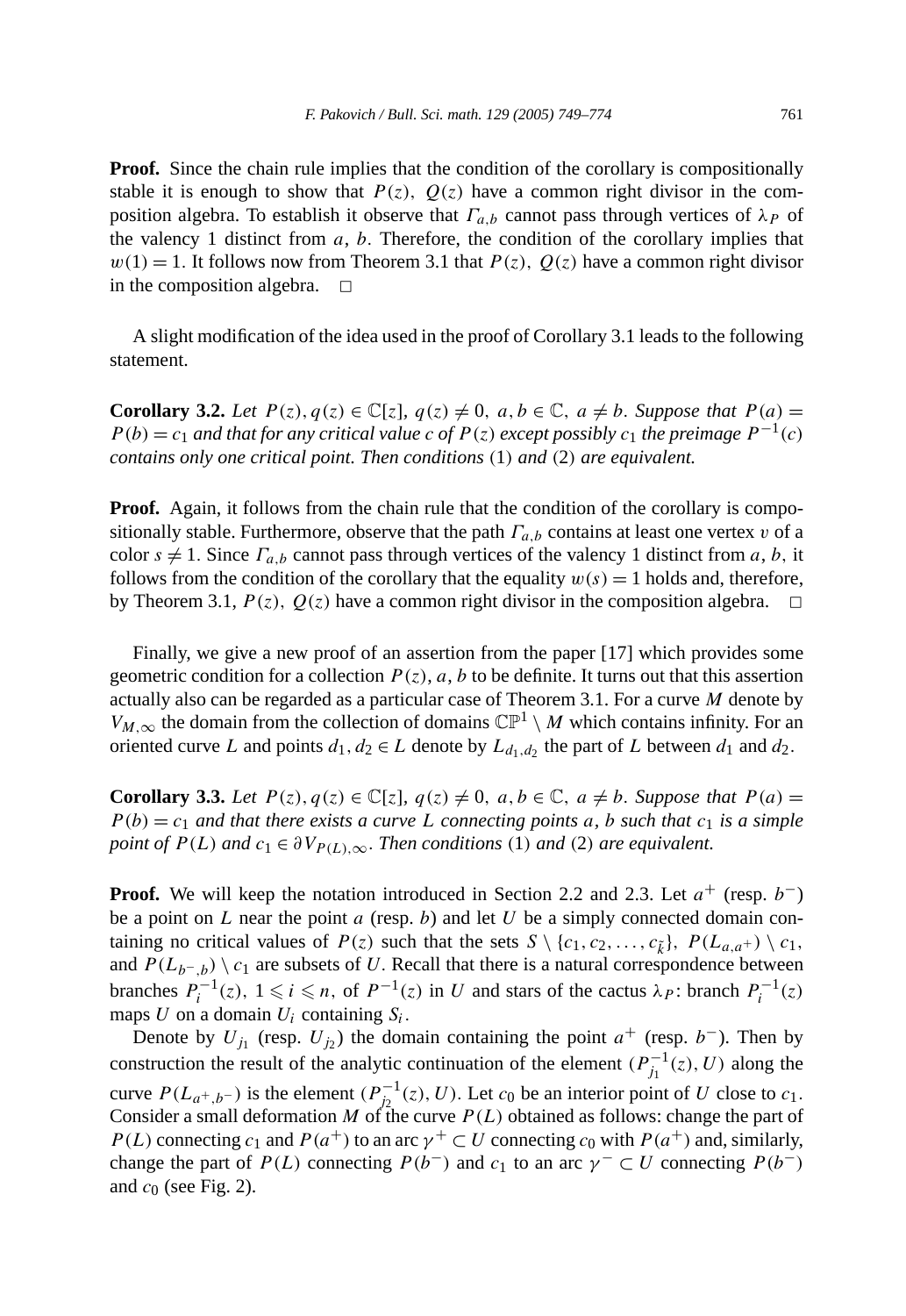

Let now  $l_M = l_{i_1}^{j_1} l_{i_2}^{j_2} \dots l_{i_r}^{j_r}$  be the image of the curve *M* in the fundamental group  $\pi_1(X, c_0)$ , where  $X = \mathbb{CP}^1 \setminus \{c_1, c_2, c_3, \ldots, c_k\}$ . Since the result of the analytic continuation of the element  $(P_{j_1}^{-1}(z), U)$  along the curve *M* is still the element  $(P_{j_2}^{-1}(z), U)$ , the final element of the chain of stars

$$
\Omega = \langle S_{j_1}, S_{g_{i_1}^{j_1}(j)}, S_{g_{i_1}^{j_1}g_{i_2}^{j_2}(j)}, S_{g_{i_1}^{j_1}g_{i_2}^{j_2}g_{i_3}^{j_3}(j)}, \dots, S_{g_{i_1}^{j_1}g_{i_2}^{j_2}...g_{i_r}^{j_r}(j)} \rangle
$$

is the star  $S_j$ . In particular, the path  $\Gamma_{a,b}$  is contained in  $\Omega$ . Since  $c_1 \in V_{M,\infty}$ , the loop  $l_1$ does not appear among the loops  $l_{i_1}, l_{i_2}, \ldots, l_{i_r}$ . Therefore, the common vertex of any two successive stars in the chain  $\Omega$  is not contained in the set  $P^{-1}(c_1)$ . In particular, among of vertices of  $\Gamma_{a,b}$  there are no preimages of  $c_1$  distinct from  $a, b$  and hence  $w(1) = 1$ on  $\Gamma_{a,b}$ .

To finish the proof notice that the condition of the corollary is compositionally stable. Indeed, if *L* is a curve connecting points *a*, *b* such that  $c_1 = P(a) = P(b)$  is a simple point of  $P(L)$  and  $c_1 \in \partial V_{P(L),\infty}$ , then obviously  $W(L)$  is a curve connecting points  $W(a)$ ,  $W(b)$  such that  $c_1 = \tilde{P}(W(a)) = \tilde{P}(W(b))$  is a simple point of  $\tilde{P}(W(L))$  and  $c_1 \in \partial V_{\tilde{P}(W(L)),\infty}$ . □

#### **4. Monodromy lemma and its corollaries**

#### *4.1. A necessary condition for (1) to be satisfied*

While an explicit form of system (5) depends on the collection  $P(z)$ ,  $a$ ,  $b$ , there exists a necessary condition for (1) to be satisfied the form of which is invariant with respect to  $P(z)$ ,  $a$ ,  $b$ . Let  $U$  be a simply connected domain containing no critical values of *P*(*z*) such that *S* \ {*c*<sub>1</sub>*, c*<sub>2</sub>*,...,c*<sub>*k*</sub>} ⊂ *U*. Denote by  $P_{a_1}^{-1}(z), P_{a_2}^{-1}(z), \ldots, P_{a_{d_a}}^{-1}(z)$  (resp.  $P_{b_1}^{-1}(z)$ ,  $P_{b_2}^{-1}(z)$ , ...,  $P_{b_{d_b}}^{-1}(z)$  the branches of  $P^{-1}(z)$  in *U* which map points close to  $P(a)$  (resp.  $P(b)$ ) to points close to *a* (resp. *b*). In particular,  $d_a$  (resp.  $d_b$ ) equals the mul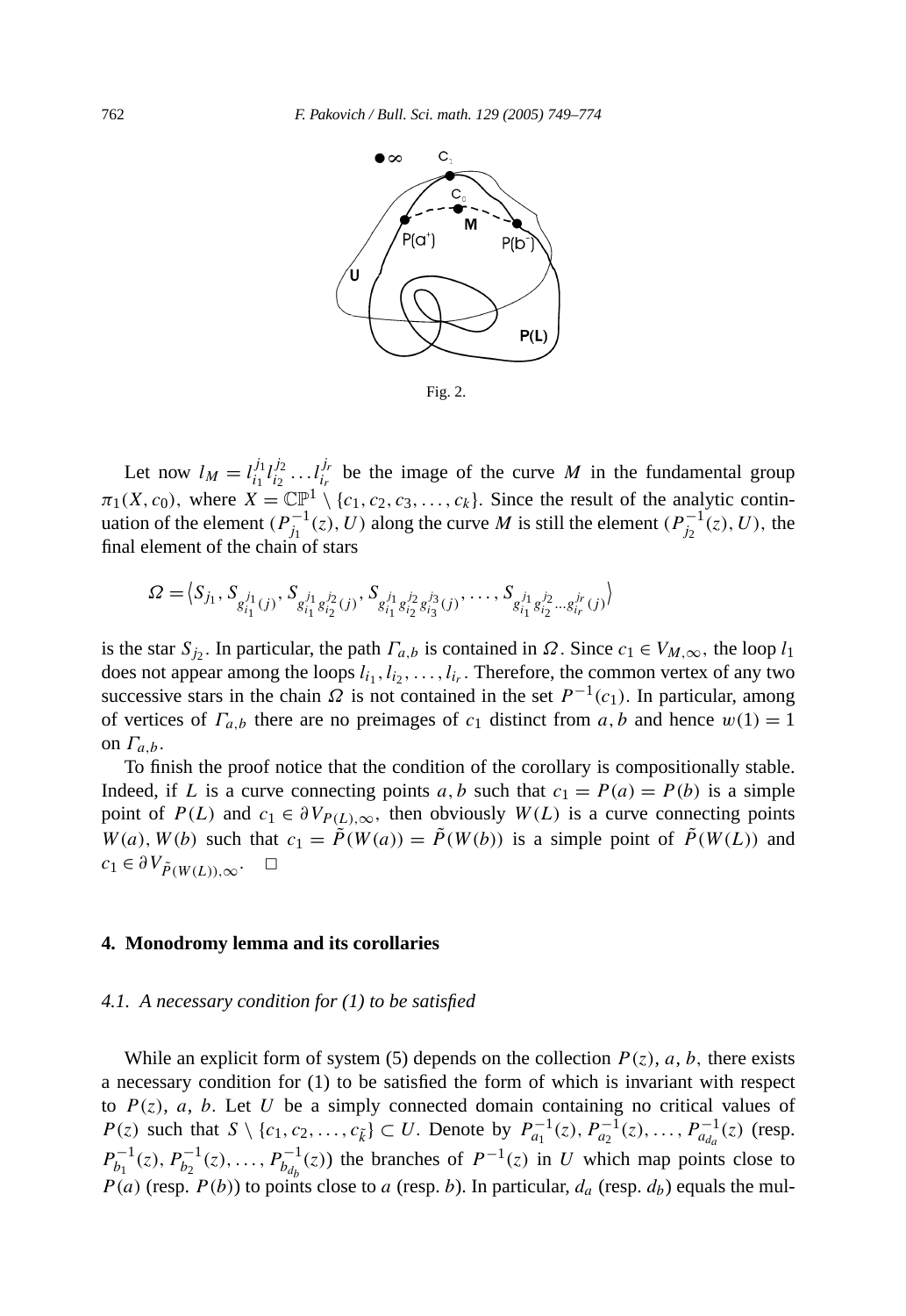tiplicity of the point *a* (resp. *b*) with respect to  $P(z)$ . It was shown in [14] for  $P(a) = P(b)$ and in [17] in general case that condition (1) implies the equality

$$
\frac{1}{d_a} \sum_{s=1}^{d_a} Q(P_{a_s}^{-1}(z)) = \frac{1}{d_b} \sum_{s=1}^{d_b} Q(P_{b_s}^{-1}(z)),
$$
\n(20)

if  $P(a) = P(b)$ , or the system

$$
\frac{1}{d_a} \sum_{s=1}^{d_a} Q(P_{a_s}^{-1}(z)) = 0, \qquad \frac{1}{d_b} \sum_{s=1}^{d_b} Q(P_{b_s}^{-1}(z)) = 0,
$$
\n(21)

if  $P(a) \neq P(b)$ , where as above  $Q(z) = \int q(z) dz$  is normalized by the condition  $Q(a) = Q(b) = 0$ . For the sake of self-containedness of this paper we provide below a short derivation of (20), (21) from Theorem 2.1.

**Proposition 4.1.** *Suppose that condition* (1) *holds. Then, if*  $P(a) = P(b)$ *, Eq.* (20) *holds in U. Furthermore, if*  $P(a) \neq P(b)$ *, then system* (21) *holds in U.* 

**Proof.** Suppose first that  $P(a) = P(b) = c_1$ . Examine the relation

$$
\varphi_1(z) = \sum_{i=1}^n f_{1,i} \, Q\big(P_i^{-1}(z)\big) = 0.
$$

Let *i*,  $1 \le i \le n$ , be an index such that  $f_{1,i} \ne 0$  and let *x* be a vertex of the star  $S_i$  such that  $P(x) = c_1$ . Observe that if  $x \neq a$ ,  $x \neq b$ , then there exists an index i such that *x* also is a vertex of the star  $S_{\tilde{i}}$  and  $f_{1,\tilde{i}} = -f_{1,i}$ . Furthermore, we have  $\tilde{i} = g_1^j(i)$  for some natural number *j*. Therefore,  $\varphi_1(z)$  has the form

$$
\varphi_1(z) = -Q(P_{i_a}^{-1}(z)) + Q(P_{i_1}^{-1}(z)) - Q(P_{g_1^{j_1}(i_1)}^{-1}(z)) + \cdots + Q(P_{i_r}^{-1}(z)) - Q(P_{g_1^{j_r}(i_r)}^{-1}(z)) + Q(P_{i_b}^{-1}(z)) = 0,
$$

where  $i_a$  (resp.  $i_b$ ) is the index such that  $a \subset S_{i_a}$  (resp.  $b \subset S_{i_b}$ ),  $i_1, i_2, \ldots, i_r$  are some other indices and  $j_1, j_2, \ldots, j_r$  are some natural numbers.

Let  $n_1$  be the order of the element  $g_1$  in the group  $G_P$ . For each  $s, 0 \le s \le n_1 - 1$ , the equality

$$
-Q(P_{g_1^s(i_a)}^{-1}(z)) + Q(P_{g_1^s(i_1)}^{-1}(z)) - Q(P_{g_1^{j_1+s}(i_1)}^{-1}(z)) + \cdots + Q(P_{g_1^s(i_r)}^{-1}(z)) - Q(P_{g_1^{j_r+s}(i_r)}^{-1}(z)) + Q(P_{g_1^s(i_b)}^{-1}(z)) = 0
$$

holds by the analytic continuation of the equality  $\varphi_1(z) = 0$ . Summing these equalities and taking into account that for any  $i, 1 \leq i \leq n$ , and any natural number  $j$  we have:

$$
\sum_{s=0}^{n_1-1} Q(P_{g_1^s(i)}^{-1}(z)) = \sum_{s=0}^{n_1-1} Q(P_{g_1^{j+s}(i)}^{-1}(z)),
$$

we obtain equality (20).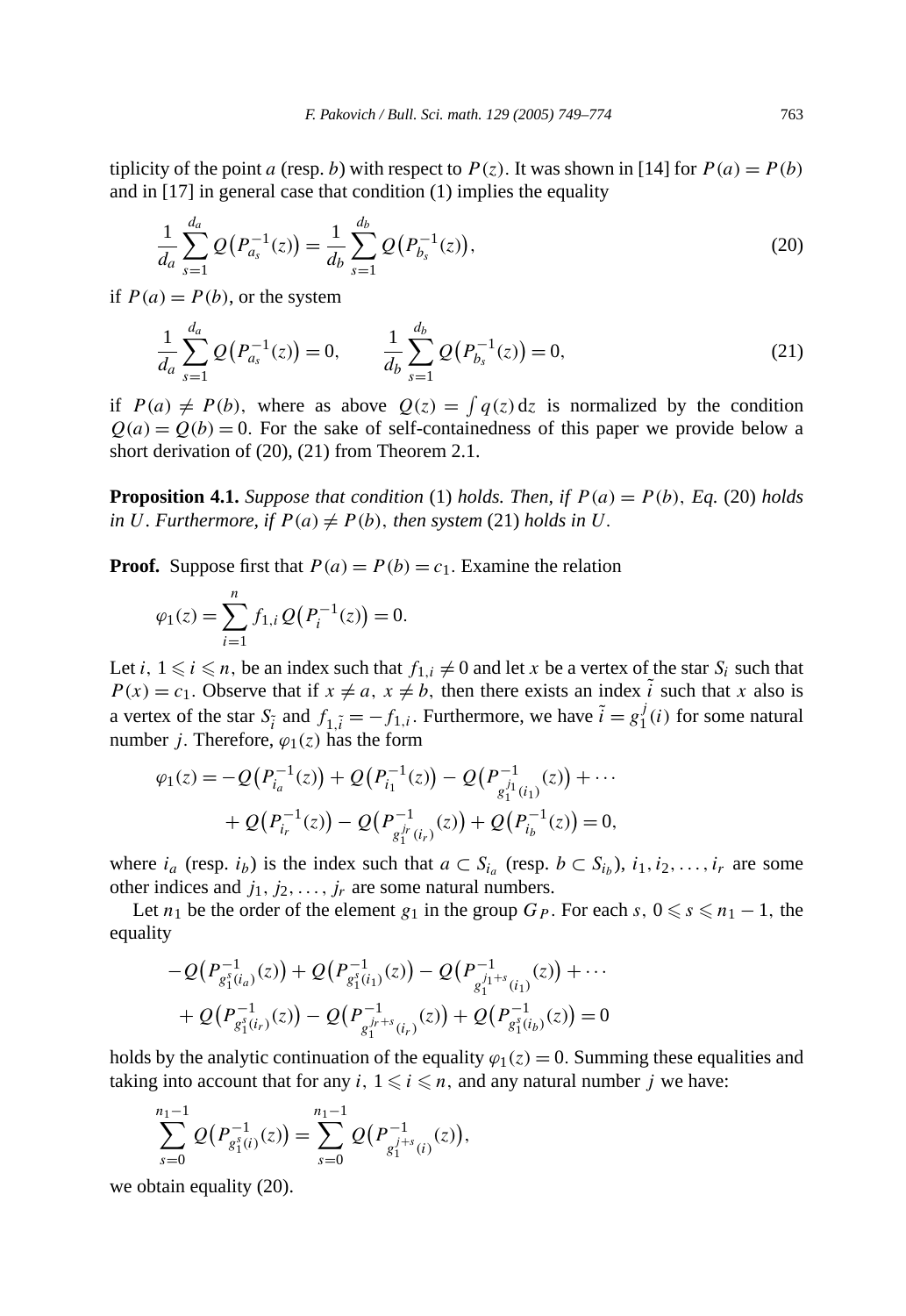In the case when  $P(a) \neq P(b)$  the proof is similar: if  $P(a) = c_1$ ,  $P(b) = c_2$ , then one must examine relations  $\varphi_1(z) = 0$  and  $\varphi_2(z) = 0$ .  $\Box$ 

Note that if points *a*, *b* are not critical points of  $P(z)$ , then (20) reduces to (4) while (21) leads to the equality  $q(z) \equiv 0$ . In view of Lemmas 3.1 and 3.2 this implies immediately the following result from [9] (see also [14,17]).

**Corollary 4.1.** *Let*  $P(z)$ ,  $q(z) \in \mathbb{C}[z]$ ,  $q(z) \neq 0$ ,  $a, b \in \mathbb{C}$ ,  $a \neq b$ . Suppose that a, b are not *critical points of P (z). Then conditions (*1*) and (*2*) are equivalent.*

## *4.2. Relations between branches of*  $Q(P^{-1}(z))$

In this subsection we examine how linear relations between branches of  $Q(P^{-1}(z))$  over  $\mathbb C$  reflect on the structure of coefficients of the Puiseux expansion of  $Q(P^{-1}(z))$  near infinity.

Let  $P(z)$  be a non-constant polynomial of degree *n* and let  $z_0 \in \mathbb{C}$  be a non-critical value of  $P(z)$ . If  $|z_0|$  is sufficiently large then in a neighborhood  $U_{z_0}$  of  $z_0$  each branch of  $P^{-1}(z)$  can be represented by a Puiseux series centered at infinity. More precisely, if  $P_0^{-1}(z)$  is a fixed branch of  $P^{-1}(z)$  near  $z_0$  then in  $U_{z_0}$  we have:

$$
P_0^{-1}(z) = \sum_{k=-1}^{\infty} v_k z^{-k/n}, \quad v_k \in \mathbb{C}, \ \varepsilon_n = \exp(2\pi i/n),
$$

where  $z^{1/n}$  is a branch of the algebraic function which is inverse to  $z^n$  in  $U_{z_0}$ . If *l* is a loop around infinity then the result of the analytic continuation of the branch  $P_0^{-1}(z)$  along  $l^j$ ,  $0 \leq j \leq n - 1$ , is represented by the series

$$
P_j^{-1}(z) = \sum_{k=-1}^{\infty} v_k \varepsilon_n^{jk} z^{-k/n}.
$$
 (22)

The numeration of branches of  $P^{-1}(z)$  near  $z_0$  defined by Eq. (22) is called canonical. Clearly, such a numeration depends on the choice of  $P_0^{-1}(z)$ . Nevertheless, any canonical numeration induces the same cyclic ordering of branches of  $P^{-1}(z)$  in  $U_{z0}$ . This cyclic ordering also will be called canonical. For any non-zero polynomial  $Q(z)$ , deg  $Q(z) = m$ , the composition  $Q(P_j^{-1}(z))$ ,  $0 \leq j \leq n - 1$ , is represented near  $z_0$  by the series (6) obtained by the substitution of series (22) in  $Q(z)$ .

Let *U* be a simply-connected domain containing no critical values of  $P(z)$  such that some linear combination of branches of  $Q(P^{-1}(z))$  over  $\mathbb C$  identically vanishes in *U*. Considering in case of necessity a bigger domain we can suppose without loss of generality that  $\infty \in \partial U$ . Then series (22) converge in a domain  $V \subset U$ . Furthermore, we can assume that the numeration of branches of  $P^{-1}(z)$  in *U* is induced by a canonical numeration of branches of  $P^{-1}(z)$  in *V*. If equality

$$
\sum_{i=0}^{n-1} f_j \mathcal{Q}(P_j^{-1}(z)) = 0, \quad f_j \in \mathbb{C}, \tag{23}
$$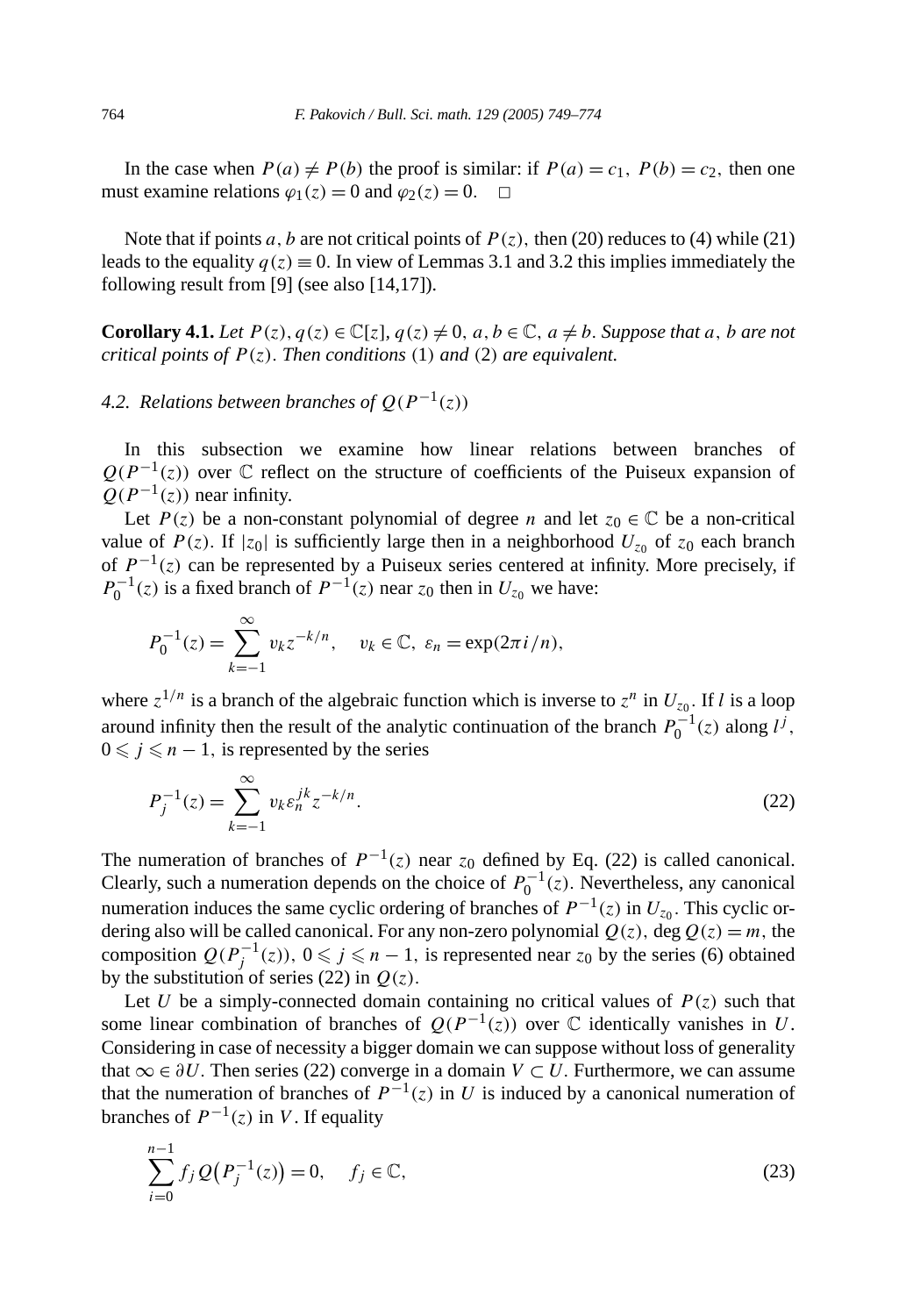holds in U, then substituting in  $(23)$  expansions  $(6)$  we see that  $(23)$  reduces to the system

$$
\sum_{j=0}^{n-1} f_j u_k \varepsilon_n^{kj} = 0, \quad k \ge -m.
$$

Introducing the notation  $F(z) = \sum_{j=0}^{n-1} f_j z^j$  and summing up we get:

**Lemma 4.1.** *The equality* (23) *holds in U if and only if for any*  $k \ge -m$  *either*  $u_k = 0$  *or*  $F(\varepsilon_n^k) = 0.$ 

In particular, since all  $u_k$  can not vanish and deg  $F(z) < n$ , the following statement is true.

**Corollary 4.2.** *If equality* (23) *holds in U then*  $F(\varepsilon_n^r) = 0$  *for at least one*  $r, 0 \le r \le n - 1$ *. On the other hand, for at least one*  $r, 0 \le r \le n - 1$ , the equality  $u_k = 0$  holds whenever  $k \equiv r \mod n$ .

#### *4.3. Lemma about monodromy groups of polynomials*

In order to relate Eqs. (20), (21) with coefficients of the Puiseux expansion of  $Q(P^{-1}(z))$  near infinity we are going to examine which roots of unity can be roots of the corresponding polynomial

$$
r(z) = \frac{1}{d_a} \sum_{s=1}^{d_a} z^{a_s} - \frac{1}{d_b} \sum_{s=1}^{d_b} z^{b_s},
$$
\n(24)

or common roots of the corresponding pair of polynomials

$$
r_1(z) = \frac{1}{d_a} \sum_{s=1}^{d_a} z^{a_s}, \qquad r_2(z) = \frac{1}{d_b} \sum_{s=1}^{d_b} z^{b_s}.
$$
 (25)

For this propose we establish now a geometric property of monodromy groups of polynomials which concerns the mutual arrangement of indices  $a_1, a_2, \ldots, a_d$  and  $b_1, b_2, \ldots, b_{d_h}$ under assumption that the numeration of branches is canonical.

Let  $P(z) \in \mathbb{C}[z]$ , deg  $P(z) = n$ ,  $a, b \in \mathbb{C}$ ,  $a \neq b$ . Let *U* be a simply-connected domain containing no critical values of  $P(z)$  such that  $P(a)$ ,  $P(b)$ ,  $\infty \in \partial U$ . Fix a canonical numeration of branches of  $P^{-1}(z)$  in *U* and let  $P_{u_1}^{-1}(z)$ ,  $P_{u_2}^{-1}(z)$ , ...,  $P_{u_{d_a}}^{-1}(z)$  (resp.  $P_{v_1}^{-1}(z), P_{v_2}^{-1}(z), \ldots, P_{v_{d_b}}^{-1}(z)$  be the branches of  $P^{-1}(z)$  in *U* which map points close to  $P(a)$  (resp.  $P(b)$ ) to points close to the point *a* (resp. *b*) numbered by means of this numeration. The lemma below describes the mutual position on the unit circle of the sets  $V(a) = \{\varepsilon_n^{a_1}, \varepsilon_n^{a_2}, \dots, \varepsilon_n^{a_d}\}\$ and  $V(b) = \{\varepsilon_n^{b_1}, \varepsilon_n^{b_2}, \dots, \varepsilon_n^{b_d}\}\$ , where  $\varepsilon_n = \exp(2\pi i/n)$ .

Let us introduce the following definitions. Say that two sets of points *X, Y* on the unit circle  $S_1$  are *disjointed* if there exist  $s_1, s_2 \in S_1$  such that all points from *X* are on the one of two connected components of  $S_1 \setminus \{s_1, s_2\}$  while all points from *Y* are on the other one. Say that *X, Y* are *almost disjointed* if  $X \cap Y$  consists of a single point  $s_1$  and there exists a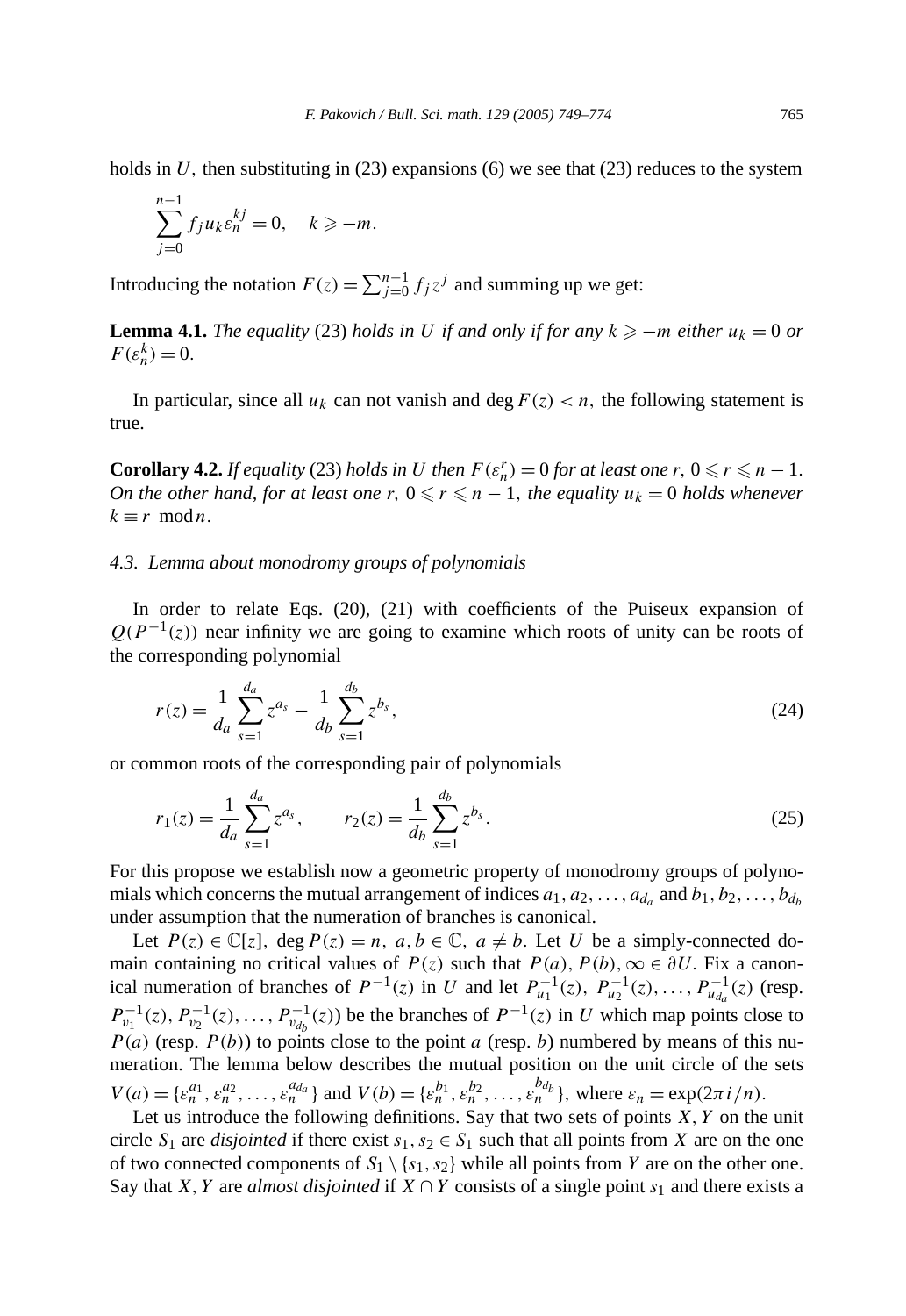

Fig. 3.

point  $s_2 \in S_1$  such that all points from  $X \setminus s_1$  are on the one of two connected components of  $S_1 \setminus \{s_1, s_2\}$  while all points from  $Y \setminus s_1$  are on the other one.

**Monodromy Lemma.** *The sets V (a) and V (b) are disjointed or almost disjointed. Furthermore, if*  $P(a) = P(b)$  *then*  $V(a)$  *and*  $V(b)$  *are disjointed.* 

**Proof.** Consider first the case when  $P(a) = P(b)$ . Let  $M \subset U$  be a simple curve connecting points  $P(a) = P(b)$  and  $\infty$ . Consider the preimage  $P^{-1}{M}$  of *M* under the map  $P(z): \mathbb{CP}^1 \to \mathbb{CP}^1$ . It is convenient to consider  $P^{-1}{M}$  as a bicolored graph  $\Omega$  embedded into the Riemann sphere: the black vertices of  $\Omega$  are preimages of  $P(a) = P(b)$ , the unique white vertex is the preimage of ∞*,* and the edges of *Ω* are preimages of *M* (see Fig. 3). Since the multiplicity of the vertex  $\infty$  equals *n* and  $\Omega$  has *n* edges,  $\Omega$  is connected. The edges of  $Ω$  are identified with branches of  $P^{-1}(z)$  in *U* as follows: to a branch  $P_k^{-1}(z)$ ,  $1 \le k \le n$ , corresponds the edge  $e_k$  such that  $P_k^{-1}(z)$  maps  $M \setminus \{P(a), \infty\}$  into  $e_k$ . In particular, the canonical cyclic ordering of branches of  $P^{-1}(z)$  in *U* induces a cyclic ordering on edges of *Ω.*

For any vertex *v* of  $\Omega$  the orientation of  $\mathbb{CP}^1$  induces a natural cyclic ordering on edges of *Ω* adjacent to *v.* In particular, taking *v* = ∞*,* we obtain a cyclic ordering on edges of *Ω.* Clearly, this cyclic ordering coincides with that induced by the canonical cyclic ordering of branches of *P*<sup>−1</sup>(*z*) in *U*. Let *E<sub>a</sub>* = { $e_{a_1}, e_{a_2}, \ldots, e_{a_{d_a}}$ } (resp. *E<sub>b</sub>* = { $e_{b_1}, e_{b_2}, \ldots, e_{b_{d_b}}$ }) be the union of edges of *Ω* which are adjacent to the vertex *a* (resp. *b*). Let *D* be the domain from the collection of domains  $\mathbb{CP}^1 \setminus E_a$  which contains point *b* and let  $e_s, e_t \in E_a$  be the edges which bound *D*. Clearly, all the edges from  $E_a$  are contained in  $\mathbb{CP}^1 \setminus D$ . Therefore, the lemma is equivalent to the following statement: the domain *D* contains  $e_h \setminus \infty$  for all  $e_h \in E_b$ . But the last statement is a corollary of the Jordan theorem since an edge  $e_h \in E_b$ can intersect  $e_s$  or  $e_t$  only at infinity.

In the case when  $P(a) \neq P(b)$  the proof is modified as follows. Divide the boundary of *U* into three parts  $M_1, M_2, M_3$ , where  $M_1$  connects the point  $\infty$  with the point  $P(a)$ , *M*<sub>2</sub> connects the point  $\infty$  with the point *P(b)*, and *M*<sub>3</sub> connects the point *P(a)* with the point *P(b)*. Consider now  $P^{-1}{\partial U}$  as a graph  $\Omega$  embedded into the Riemann sphere. The vertices of *Ω* are divided into three groups: the first one consists of vertices that are preimages of  $\infty$ , the second one consists of vertices that are preimages of  $P(b)$ , and the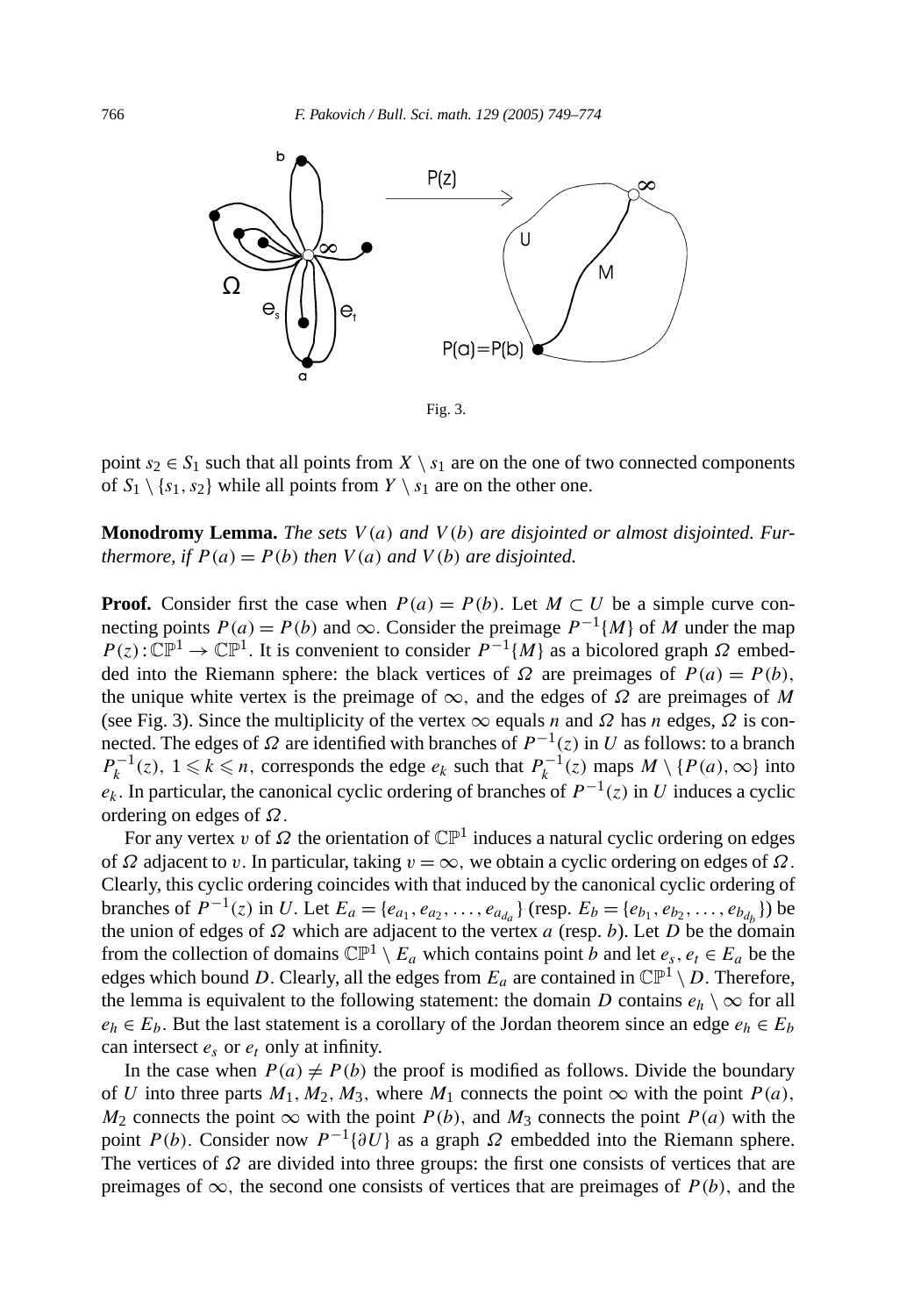



third one consists of vertices that are preimages of *P (a).* Similarly, the edges of *Ω* also are divided into three groups: the first one consists of edges that are preimages of  $M_1$ , the second one consists of edges that are preimages of *M*2*,* and the third one consists of edges that are preimages of  $M_3$ . Finally, the faces of  $\Omega$  are divided into two groups: the first one consists of faces that are preimages of *U* and the second one consists of faces that are preimages of  $\mathbb{CP}^1 \setminus \overline{U}$  (see Fig. 4).

The faces from the first group are identified with branches of  $P^{-1}(z)$  in *U* as follows: to a branch  $P_k^{-1}(z)$ ,  $1 \le k \le n$ , corresponds the face  $f_k$  such that  $P_k^{-1}(z)$  maps bijectively *U* on *fk* \ *∂fk.* The edges from the corresponding groups which bound *fk* will be denoted by  $e_k^1, e_k^2, e_k^3$  correspondingly. Note that in a counterclockwise direction around infinity the edge  $e_k^1$ ,  $1 \le k \le n$ , is followed by the edge  $e_k^2$ . The canonical cyclic ordering of branches of  $P^{-1}(z)$  in *U* induces a cyclic ordering of faces of  $\Omega$  belonging to the first group of faces. Clearly, this ordering coincides with the natural ordering induced by the orientation of  $\mathbb{CP}^1$ .

Let  $E_a^1 = \{e_{a_1}^1, e_{a_2}^1, \dots, e_{a_{d_a}}^1\}$  (resp.  $E_b^2 = \{e_{b_1}^2, e_{b_2}^2, \dots, e_{b_{d_b}}^2\}$ ) be the union of edges from the first (resp. the second) group *Ω* which are adjacent to the vertex *a* (resp. *b*). Let *D* be the domain from the collection of domains  $\mathbb{CP}^1 \setminus E^1_a$  which contains point *b*. Once again the Jordan theorem implies that all the edges from  $E_a^1$  are contained in  $\mathbb{CP}^1 \setminus D$ while *D* contains  $e_h^2 \setminus \infty$  for all  $e_h^2 \in E_b^2$ . Taking into account that for any  $k, 1 \le k \le n$ , the edge  $e_k^1$  is followed by  $e_k^2$  this fact implies that  $V(a)$  and  $V(b)$  are almost disjointed. Note that, in contrast to the case when  $P(a) = P(b)$ , now the sets  $V(a)$  and  $V(b)$  can have a non-empty intersection consisting of a single element.  $\Box$ 

# *4.4. On coefficients of Puiseux expansion of*  $Q(P^{-1}(z))$

In this subsection we deduce from the monodromy lemma the following important property of the Puiseux expansion (6) for pairs  $P(z)$ ,  $Q(z)$  satisfying (20), (21).

**Theorem 4.1.** *Let*  $P(z)$ ,  $Q(z) \in \mathbb{C}[z]$ , deg  $P(z) = n$ ,  $a, b \in \mathbb{C}$ ,  $a \neq b$ . Suppose that (20) or (21) *holds. Then*  $u_k = 0$  *for any*  $k$  *such that*  $GCD(k, n) = 1$ *.*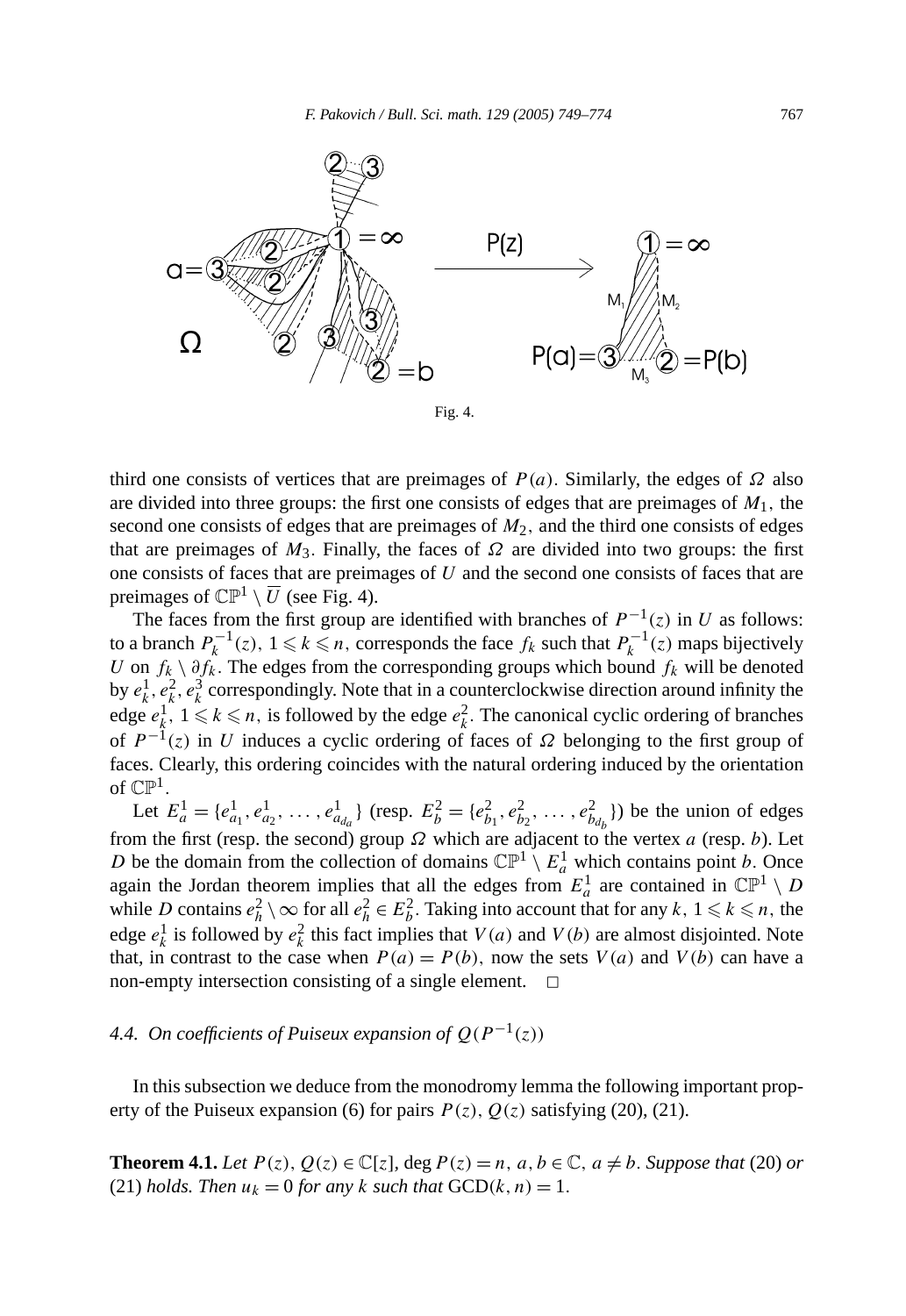**Proof.** Suppose first that  $P(a) = P(b)$ . Then Lemma 4.1 implies that  $u_k = 0$  whenever the number  $\varepsilon_n^k$  is not a root of the polynomial (24). Let us show that if  $GCD(k, n) = 1$  then the equality  $r(\varepsilon_n^k) = 0$  is impossible. Indeed, if  $(k, n) = 1$ , then  $\varepsilon_n^k$  is a primitive *n*th root of unity. Since the *n*th cyclotomic polynomial  $\Phi_n(z)$  is irreducible over  $\mathbb{Z}$ , the equality  $r(\varepsilon_n^k) = 0$  implies that  $\Phi_n(z)$  divides  $r(z)$  in the ring  $\mathbb{Z}[z]$ . Therefore, the primitive *n*th root of unity  $\varepsilon_n = \exp(2\pi i/n)$  also is a root of  $r(z)$  and hence the equality

$$
\sum_{s=1}^{d_a} \varepsilon_n^{a_s} / d_a = \sum_{s=1}^{d_b} \varepsilon_n^{b_s} / d_b
$$

holds. The last equality is equivalent to the statement that the mass centers of the sets *V (a)* and *V (b)* coincide. But this contradicts to the monodromy lemma. Indeed, the mass center of a system of points in  $\mathbb C$  is inside of the convex envelope of this system and therefore the mass centers of disjointed sets must be distinct.

If  $P(a) \neq P(b)$  then, similarly, the inequality  $u_k \neq 0$  for  $GCD(k, n) = 1$  implies that

$$
\sum_{s=1}^{d_a} \varepsilon_n^{a_s} / d_a = 0, \qquad \sum_{s=1}^{d_b} \varepsilon_n^{b_s} / d_b = 0.
$$

But this again contradicts the monodromy lemma. Indeed, the fact that the sets *V (a)* and *V (b)* are almost disjointed implies that at least one from these sets is contained in an open half plane bounded by a line passing through the origin and therefore the mass center of this set is distinct from zero.  $\Box$ 

**Corollary 4.3.** Let  $P(z)$ ,  $q(z) \in \mathbb{C}[z]$ ,  $q(z) \neq 0$ , deg  $P(z) = n$ , deg  $Q(z) = m$ ,  $a, b \in \mathbb{C}$ ,  $a \neq b$ *. Suppose that* (1) *holds. Then*  $GCD(m, n) > 1$ *.* 

**Proof.** Since in expansions (22) the coefficient *v*−<sup>1</sup> is distinct from zero, the coefficient  $u_{-m} = v_{-1}^m$  in expansions (6) also is distinct from zero. Since (1) implies (20) or (21) by Proposition 4.1, it follows now from Theorem 4.1 that  $GCD(m, n) > 1$ .  $\Box$ 

Notice that Theorem 4.1 agrees with conjecture (3). Indeed, if

$$
Q(z) = \tilde{Q}_1(W_1(z)) + \tilde{Q}_1(W_1(z)) + \dots + \tilde{Q}_r(W_r(z)),
$$
\n(26)

where  $W_1(z)$ ,  $W_2(z)$ , ...,  $W_r(z)$  are (non-trivial) right divisors of  $P(z)$  in the composition algebra,

$$
P(z) = \tilde{P}_1(W_1(z)) = \tilde{P}_2(W_2(z)) = \cdots = \tilde{P}_r(W_r(z)),
$$

then the expansion (6) has the form

$$
Q(P^{-1}(z)) = \tilde{Q}_1(\tilde{P}_1^{-1}(z)) + \tilde{Q}_2(\tilde{P}_2^{-1}(z)) + \cdots + \tilde{Q}_r(\tilde{P}_r^{-1}(z)).
$$

Since deg  $\tilde{P}_j(z) < n$ ,  $1 \leq j \leq r$ , it follows easily that  $u_k = 0$  for any k such that GCD( $k, n$ ) = 1. Conjecturally, vice versa, equalities  $u_k = 0$  for all  $k$  with GCD( $k, n$ ) = 1 imply that  $Q(z)$  has form (26) at least under some additional assumptions. We plan to discuss this topic in another paper.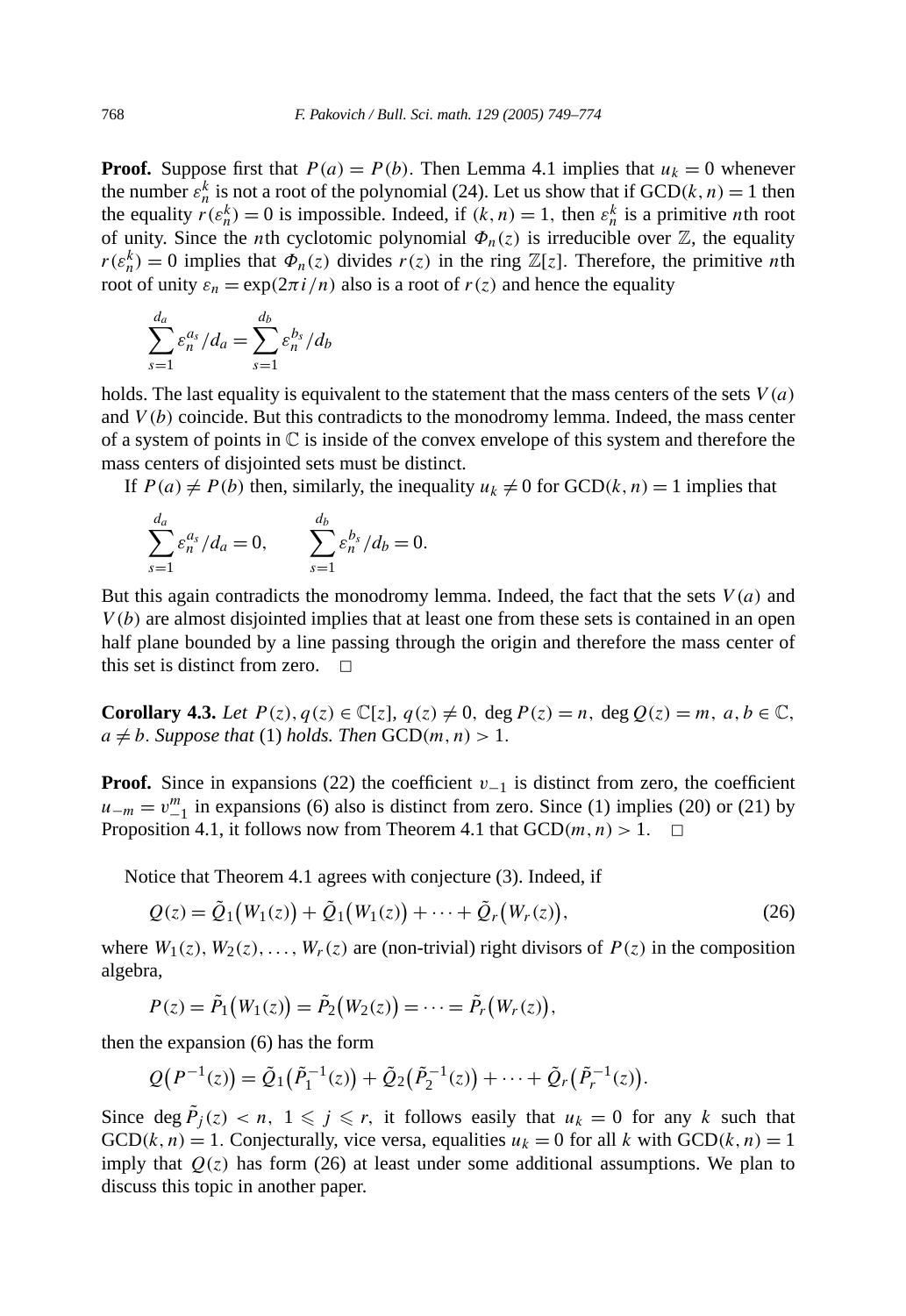#### **5. Further description of definite polynomials**

#### *5.1. Case when a or b is not a critical point of*  $P(z)$

As a first application of the Puiseux expansions technique we provide in this subsection the following generalization of Corollary 4.1.

**Theorem 5.1.** *Let*  $P(z)$ ,  $q(z) \in \mathbb{C}[z]$ ,  $q(z) \neq 0$ ,  $a, b \in \mathbb{C}$ ,  $a \neq b$ . Suppose that at least one *from points a and b is not a critical point of the polynomial*  $P(z)$ *. Then conditions* (1) *and (*2*) are equivalent.*

**Proof.** Since the condition of the theorem is compositionally stable it follows from Lemmas 3.2, 3.1 that we only must show that equality (4) holds. To be definite suppose that the point *a* is not a critical point of  $P(z)$ . By Proposition 4.1 either the system

$$
Q(p_{a_1}^{-1}(z)) = 0, \qquad \sum_{s=1}^{d_b} Q(p_{b_s}^{-1}(z)) = 0 \tag{27}
$$

or the equality

$$
Q(p_{a_1}^{-1}(z)) = \frac{1}{d_b} \sum_{s=1}^{d_b} Q(p_{b_s}^{-1}(z))
$$
\n(28)

holds. Nevertheless, since the first equation of system (27) leads to the equality  $q(z) \equiv 0$ , we only must consider Eq. (28).

Applying Lemma 4.1 we see that for any *k* such that  $u_k \neq 0$  the equality

$$
d_b(\varepsilon_n^k)^{a_1} = \sum_{s=1}^{d_b} (\varepsilon_n^k)^{b_s}
$$

holds. The triangle inequality implies that this is possible only if

$$
(\varepsilon_n^k)^{a_1} = (\varepsilon_n^k)^{b_1} = (\varepsilon_n^k)^{b_2} = \cdots = (\varepsilon_n^k)^{b_{d_b}}.
$$

Therefore,

$$
Q(p_{a_1}^{-1}(z)) = Q(p_{b_1}^{-1}(z)) = Q(p_{b_2}^{-1}(z)) = \cdots = Q(p_{b_{a_s}}^{-1}(z)). \square
$$

*5.2. Case when* deg  $P(z) = p^r$ 

In this subsection we deduce from Theorem 4.1 the solution of the polynomial moment problem in the case when deg  $P(z) = p^r$  for *p* prime.

**Theorem 5.2.** *Let*  $P(z)$ *,*  $q(z) \in \mathbb{C}[z]$ *,*  $q(z) \neq 0$ *, a, b*  $\in \mathbb{C}$ *, a*  $\neq$  *b. Suppose that* deg  $P(z)$  = *pr, where p is a prime number. Then conditions (*1*) and (*2*) are equivalent.*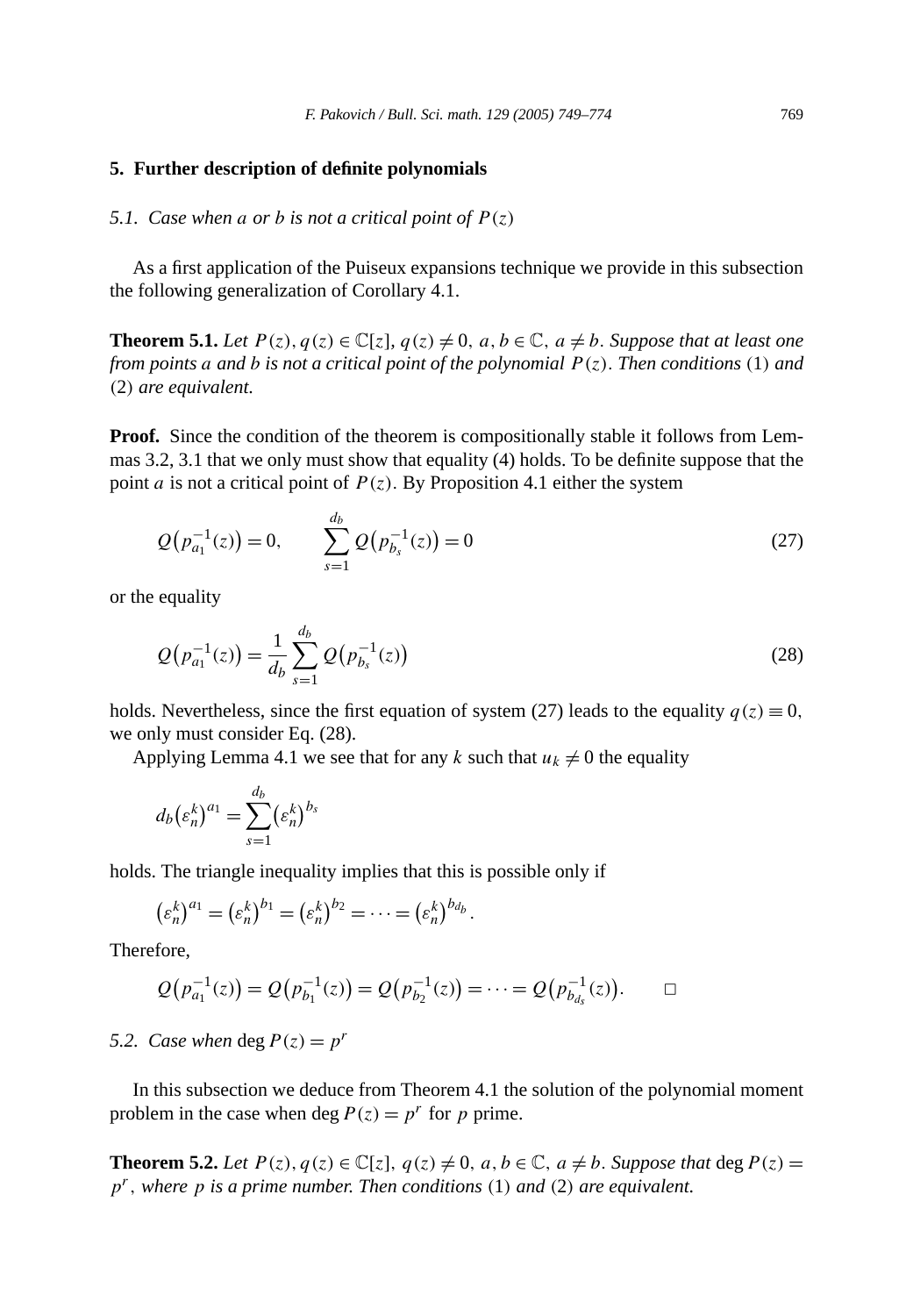**Proof.** Again, since the condition of the theorem is compositionally stable, it is enough to show that (4) holds. Consider expansion (6). By Theorem 4.1 the equality  $u_k = 0$  holds for any *k* with  $\text{GCD}(k, p^r) = 1$ . Show that this fact implies the equality

$$
Q(P_j^{-1}(z)) = Q(P_{j+p^{r-1}}^{-1}(z))
$$

for any  $j, 0 \leq j \leq n - 1$ . Indeed, we have:

$$
Q(P_j^{-1}(z)) - Q(P_{j+p^{r-1}}^{-1}(z)) = \sum_{k=-m}^{\infty} w_k z^{-k/n},
$$

where

$$
w_k = u_k \left( \varepsilon_{p^r}^{jk} - \varepsilon_{p^r}^{(j+p^{r-1})k} \right).
$$

If GCD( $k, p^r$ ) = 1 then  $u_k = 0$  and hence  $w_k = 0$ . Otherwise,  $k = p\tilde{k}$  for some  $\tilde{k} \in \mathbb{Z}$ . Therefore,

$$
\varepsilon_{p^r}^{(j+p^{r-1})k}=\varepsilon_{p^r}^{jk}\varepsilon_{p^r}^{p^r\tilde{k}}=\varepsilon_{p^r}^{jk}
$$

and hence again  $w_k = 0$ .  $\Box$ 

#### *5.3. Case when P (z) is indecomposable*

Theorems 2.1, 5.2 allow us to give a short proof of the theorem proved in [14,16] which describes solutions to (1) in case when  $P(z)$  is indecomposable that is cannot be represented as a composition  $P(z) = P_1(P_2(z))$  with non-linear polynomials  $P_1(z)$ ,  $P_2(z)$ .

**Theorem 5.3.** Let  $P(z)$ ,  $q(z) \in \mathbb{C}[z]$ ,  $q(z) \neq 0$ ,  $a, b \in \mathbb{C}$ ,  $a \neq b$ . Suppose that  $P(z)$  is *indecomposable. Then conditions* (1) *and* (2) *are equivalent. In more details,*  $Q(z)$  *is a polynomial in*  $P(z)$  *and*  $P(a) = P(b)$ .

**Proof.** Once again we only must prove that (4) holds. Suppose the contrary that is that all  $Q(P_i^{-1}(z))$ ,  $1 \le i \le n$ , where  $n = \deg P(z)$  are different; then the monodromy group *G* of the algebraic function  $Q(P^{-1}(z))$  obtained by the complete analytic continuation of  $Q(P_i^{-1}(z))$ ,  $1 \le i \le n$ , coincides with that of  $P^{-1}(z)$ . Since  $P(z)$  is indecomposable, *G* is primitive by the Ritt theorem [18]. Since for the case when  $n = \deg P(z)$  is a prime number the statement follows from Theorem 5.2 we can suppose that *n* is a composite number. By the Schur theorem (see e.g. [21, Theorem 25.3]) a primitive permutation group of composite degree *n* which contains an *n*-cycle is doubly transitive. Recall now the following fact: roots  $\alpha_i$ ,  $1 \leq i \leq n$ , of an irreducible algebraic equation over a field *k* of characteristic zero with doubly transitive Galois group cannot satisfy any relation

$$
\sum_{i=1}^n c_i \alpha_i = 0, \quad c_i \in k,
$$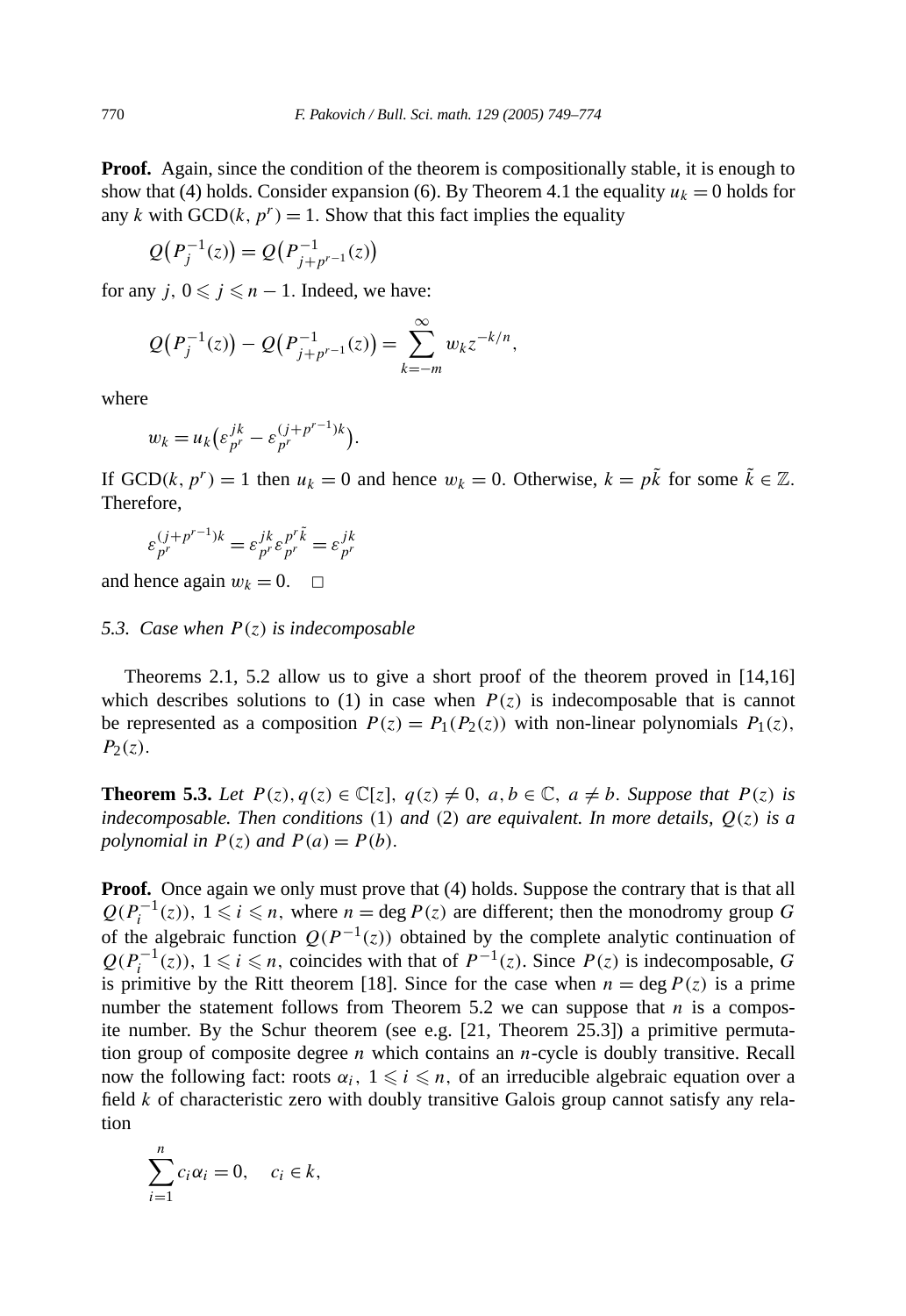except the case when  $c_1 = c_2 = \cdots = c_n$  (see [10, Proposition 4], or, in the context of algebraic functions [14, Lemma 2]. Since the monodromy group of an algebraic function coincides with the Galois group of the equation over  $\mathbb{C}(z)$  which defines this function, it follows that if all  $Q(P_i^{-1}(z))$ ,  $1 \le i \le n$ , are different, then equality (23) is possible only when

$$
f_1 = f_2 = \dots = f_n. \tag{29}
$$

On the other hand, for any non-trivial equation  $\varphi_s(z) = 0$  appeared in Theorem 2.1 the equality (29) is impossible by construction. This contradiction completes the proof.  $\Box$ 

### **6. Solution of the polynomial moment problem for polynomials of degree less than 10**

In this section we provide a complete solution of the polynomial moment problem for polynomials of degree less than 10*.*

For an extended cactus  $\tilde{\lambda}_P$  and a path  $\Gamma_{a,b}$  define *the skeleton*  $\hat{\Gamma}_{a,b}$  of  $\Gamma_{a,b}$  as follows. Draw the path  $\Gamma_{a,b}$  separately from the graph  $\tilde{\lambda}_P$  and erase all its white vertices. Number the edges of the obtained graph *Γ*ˆ *a,b* so that the number of an edge *ek* coincides with the number of the star  $S_k$  of  $\tilde{\lambda}_P$  for which  $e_k \subset S_k$ . The number of edges of  $\hat{\Gamma}_{a,b}$  is called the length  $l(\hat{\Gamma}_{a,b})$  of  $\hat{\Gamma}_{a,b}$ . For example, the skeleton  $\hat{\Gamma}_{a,b}$  of the path  $\Gamma_{a,b}$  from Fig. 1 is shown on Fig. 5; here  $l(\hat{\Gamma}_{a,b}) = 4$ .

**Theorem 6.1.** *Let*  $P(z)$ *,*  $q(z) \in \mathbb{C}[z]$ *,*  $q(z) \neq 0$ *, a, b*  $\in \mathbb{C}$ *, a*  $\neq$  *b, satisfy* (1*). Suppose that* deg  $P(z) < 10$ *. Then either condition* (2) *holds or there exist linear functions*  $L_1(z)$ *,*  $L_2(z)$ *such that*

$$
L_2(P(L_1(z))) = T_6(z),
$$
  $L_1^{-1}(a) = -\sqrt{3}/2,$   $L_1^{-1}(b) = \sqrt{3}/2,$ 

*and*

$$
Q(L_1(z)) = A(T_3(z)) + B(T_2(z))
$$

*for some*  $A(z)$ *,*  $B(z) \in \mathbb{C}[z]$ *.* 

**Proof.** First of all observe that any natural number  $n < 10$  distinct from 6 is either a prime number or a degree of a prime number. Therefore, it follows from Theorem 5.2 that it suffices to consider the case when deg  $P(z) = 6$ . Furthermore, in view of Theorem 5.1 we can suppose that the points *a*, *b* are critical points of  $P(z)$ . Finally notice that in order to prove that condition (2) holds for  $P(z)$ ,  $q(z)$  satisfying (1) with deg  $P(z) = 6$  it is enough to establish equality (17). Indeed, if  $W(a) \neq W(b)$  in (17) then performing the change of variable  $z \to W(z)$  we see that (1) holds for  $\tilde{P}(z)$ ,  $\tilde{Q}(z)$ ,  $W(a)$ ,  $W(b)$ . If deg  $W(z)$  equals

$$
a=2\begin{array}{@{}c@{}}2\end{array}\qquad 3\begin{array}{@{}c@{}}3\end{array}\qquad 7\begin{array}{@{}c@{}}2\end{array}\qquad 4\begin{array}{@{}c@{}}3= b\end{array}
$$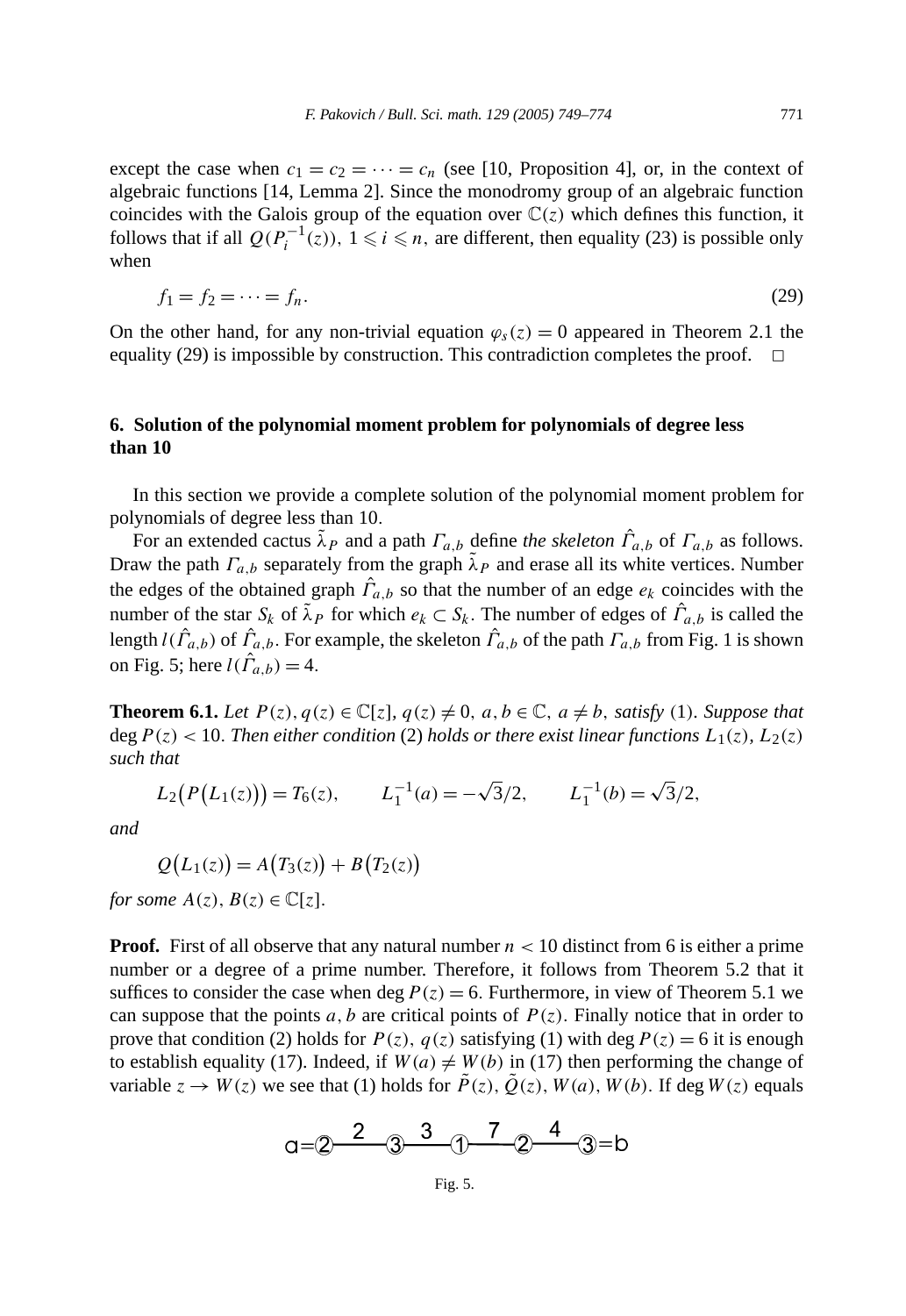

Fig. 7.

3 or 2, then it follows from Theorem 5.3 that  $\tilde{Q}(z) = R(\tilde{P}(z))$  for some  $R(z) \in \mathbb{C}[z]$  and  $\tilde{P}(W(a)) = \tilde{P}(W(b))$ . Therefore, (2) holds with  $W(z) = P(z)$ ,  $\tilde{Q}(z) = R(z)$ . On the other hand, if deg  $W(z) = 6$  in (17) then necessary  $W(a) = W(b)$  since otherwise  $Q(z)$  would be orthogonal to all powers of  $z$  on the segment  $W(a)$ ,  $W(b)$ . In particular, in view of Lemma 3.1, we see that in order to prove that conditions  $(1)$  and  $(2)$  are equivalent it is enough to establish (4).

Since deg  $P(z) = 6$ , clearly  $l(\hat{\Gamma}_{a,b}) \le 6$ . Moreover, since the points *a*, *b* are critical points of  $P(z)$ , the valency of the corresponding vertices of  $\tilde{\lambda}_P$  is at least 2, and, therefore, actually  $l(\hat{\Gamma}_{a,b}) \leq 4$ . Consider all possible cases. First of all observe that the equality  $l(\hat{\Gamma}_{a,b}) = 1$  is impossible. Indeed, in this case Theorem 2.1 implies that  $Q(P_i^{-1}(z)) = 0$ , where *i* is the number of the unique edge of  $\hat{\Gamma}_{a,b}$ , and therefore  $q(z) \equiv 0$ . Furthermore, if  $l(\hat{\Gamma}_{a,b}) = 2$  then, since adjacent vertices of  $\hat{\Gamma}_{a,b}$  have different colors,  $\hat{\Gamma}_{a,b}$  can be of one from the following two forms shown on Fig. 6.

In both cases for the middle vertex *y* we have  $w(y) = 1$ . Therefore by Theorem 3.1 equality (17) holds and hence conditions (1) and (2) are equivalent. Observe, however, that the first configuration shown on Fig. 6 is actually not realizable since (2) implies that  $P(a) = P(b)$ .

Consider now the case when  $l(\hat{\Gamma}_{a,b}) = 3$ . It is not difficult to see that in this case either again  $w(y) = 1$  for some color *y* or  $\hat{\Gamma}_{a,b}$  has the form shown on Fig. 7.

Let us examine the last case. Since for the skeleton shown on Fig. 7 we have  $P(a) \neq$ *P (b),* it follows from Proposition 4.1 that system (21) holds. Furthermore, the equality deg  $P(z) = 6$  implies that for at least one vertex  $s \in \{a, b\}$  the following two conditions are satisfied: the multiplicity of *s* equals 2 and the connectivity component of  $\lambda_P \setminus s$  which does not contain  $\Gamma_{a,b}$  consists of a unique star. To be definite suppose that  $s = a$ . Then, in notation of Section 2.2, the first condition implies that

$$
\sum_{s=1}^{d_a} Q(P_{a_s}^{-1}(z)) = Q(P_{i_1}^{-1}(z)) + Q(P_{g_x(i_1)}^{-1}(z)) = 0
$$
\n(30)

and the second one that  $g_y(g_x(i_1)) = g_x(i_1)$ . Therefore, the analytic continuation of (30) along the loop  $l<sub>v</sub>$  leads to the equality

$$
Q(P_{i_2}^{-1}(z)) + Q(P_{g_x(i_1)}^{-1}(z)) = 0.
$$
\n(31)

Now equalities (30), (31) imply that  $Q(P_{i_1}^{-1}(z)) = Q(P_{i_2}^{-1}(z))$  and we conclude as above that the configuration shown on Fig. 7 is not realizable.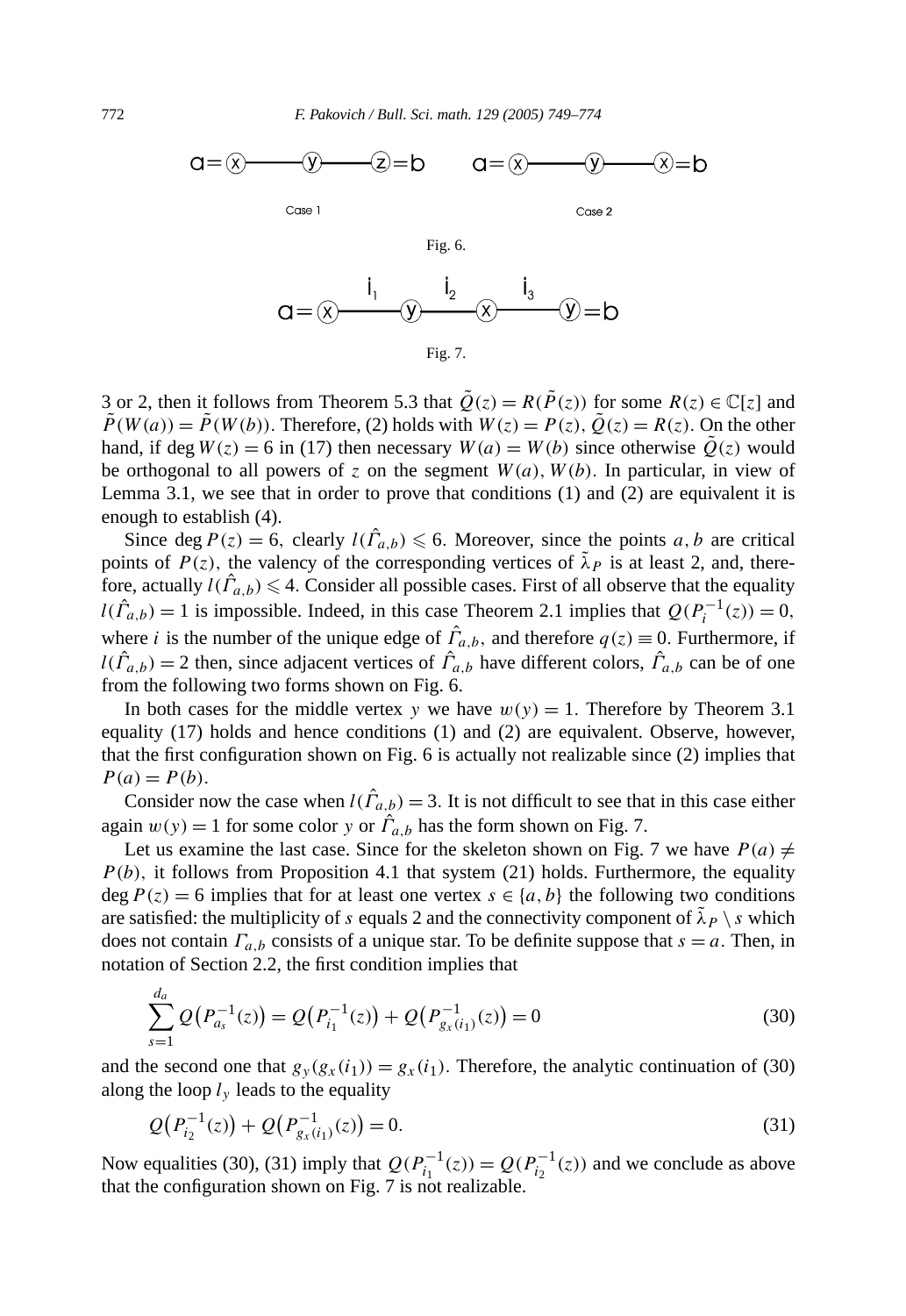

Consider finally the case when  $l(\hat{\Gamma}_{a,b}) = 4$ . Since  $\hat{\Gamma}_{a,b}$  has 5 vertices, either  $w(y) = 1$ for some color *y* or  $\hat{\Gamma}_{a,b}$  is two-colored. In the last case  $\hat{\Gamma}_{a,b}$  has the form shown on Fig. 8 and the corresponding cactus  $\lambda_P$  is a 6-chain (the cactus with 6 stars of the maximal diameter). Furthermore, since deg  $P(z) = 6$ , it follows from the Riemann–Hurwitz formula that

$$
\sum_{z \in \mathbb{CP}^1} (\text{mult}_z P - 1) = 10.
$$

Since mult<sub>∞</sub> $P - 1 = 5$  and the combinatorics of  $\tilde{\lambda}_P$  imply that

$$
\sum_{P(z)=c_x} (mult_z P - 1) = 3, \qquad \sum_{P(z)=c_y} (mult_z P - 1) = 2,
$$

we conclude that  $P(z)$  has only two finite critical values  $c_x$ ,  $c_y$ .

It follows from the Riemann existence theorem (see e.g. [11]) that a complex polynomial with given critical values is defined by its cactus up to a linear change of variable. On the other hand, it is easy to see using the formula  $T_n(\cos \varphi) = \cos n\varphi$  that  $T_n(z)$  has only two critical values  $-1$ , 1 and that all critical points of  $T_n(z)$  are simple, Therefore, the corresponding cactus is a chain. In particular, for  $P(z) = T_6(z)$  the corresponding cactus realized as the preimage of the segment  $[-1, 1]$  (considered as a star connecting 0 with points 1 and −1) has the form shown on Fig. 9 (white vertices are omitted).

Therefore, if we choose linear functions  $L_1(z)$ ,  $L_2(z)$  such that:

$$
L_1^{-1}(a) = -\sqrt{3}/2
$$
,  $L_1^{-1}(b) = \sqrt{3}/2$ ,  $L_2(c_x) = -1$ ,  $L_2(c_y) = 1$ ,

the polynomial  $L_2(P(L_1(z)))$  will be equal  $T_6(z)$ .

Finally, the last assertion of the theorem follows from the main result of the paper [15] where all solutions to (1) for  $P(z) = T_n(z)$  were described.  $\Box$ 

#### **Acknowledgements**

I am grateful to M. Sodin and Y. Yomdin for interesting discussions and comments. Also I would like to thank the Max Planck Institut für Mathematik for its support and hospitality.